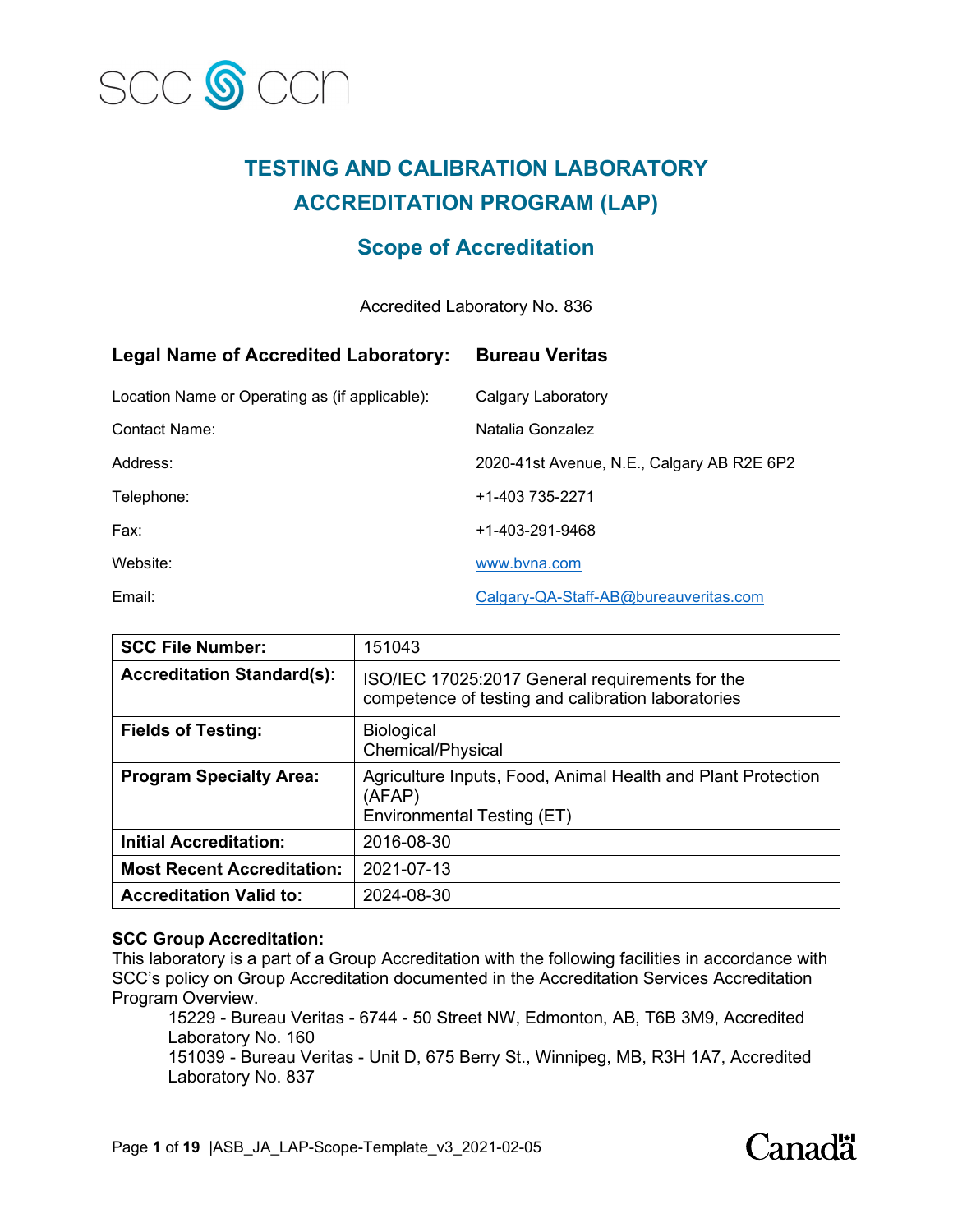

Testing is performed at the following locations:

**Air testing**: #1 2080-39th Avenue N.E. Calgary, AB. T2E 6P7 **Inorganic, organic chemistry and water microbiology:** 4000-19 Street N.E. Calgary, AB T2E 6P8 and #3-4 2080-39th Avenue N.E. Calgary, AB. T2E 6P7, and 2021 – 41 Avenue NE, Calgary, AB T2E 6P2 **Food testing**: #112, 3442-118 Ave S.E. Calgary, AB T2Z 3X1.

### **ANIMAL AND PLANTS (AGRICULTURE)**

Foods and Edible Products (Human and Animal Consumption):

#### **(Microbiology)**

| - 337<br>Assurance GDS ®<br>MPX Top 6 STEC<br>Assay | Assay BioControl Assurance GDS ® MPX Top 6 STEC                                                                                                      |
|-----------------------------------------------------|------------------------------------------------------------------------------------------------------------------------------------------------------|
| Assurance GDS ®<br>MPX Top 7 STEC<br>Assay          | BioControl Assurance GDS ® MPX Top 7 STEC                                                                                                            |
| MFHPB-10                                            | Isolation of Escherichia coli O157:H7/NM from foods and<br>environmental surface samples                                                             |
| MFHPB-18                                            | Determination of Aerobic Colony Counts in Foods                                                                                                      |
| MFHPB-20                                            | Isolation and Identification of Salmonella from Food<br>and Environmental Samples                                                                    |
| MFHPB-22                                            | <b>Enumeration of Yeast and Moulds in Foods</b>                                                                                                      |
| MFHPB-30                                            | Isolation of Listeria monocytogenes and Listeria spp. from foods and<br>environmental samples                                                        |
| MFHPB-33                                            | Enumeration of Total Aerobic Bacteria in Food Products and Food<br>Ingredients Using 3M™ Petrifilm™ Aerobic Count Plates                             |
| MFHPB-34                                            | Enumeration of Escherichia coli and Coliforms in Food Products and<br>Food Ingredients Using 3M™ Petrifilm™ E. coli Count Plates                     |
| MFLP-09                                             | Enumeration of <i>Enterobacteriaceae</i> species in Food and<br>Environmental Samples Using 3M™ Petrifilm™ Enterobacteriaceae<br><b>Count Plates</b> |
| MFLP-16                                             | Detection of Escherichia coli O157:H7 in foods - Assurance GDS®<br>for E. coli O157:H7 Tq Gene Detection System                                      |
| MFLP-21                                             | Enumeration of Staphylococcus aureus in Foods and Environmental<br>Samples Using 3M™ Petrifilm™ Staph. Express Count (STX) Plates                    |
| MFLP-28                                             | The Qualicon Bax® System Method for the Detection of Listeria<br>monocytogenes in a Variety of Food.                                                 |
| MFLP-29                                             | The BAX® System Method for the detection of Salmonella in foods<br>and environmental surface samples.                                                |

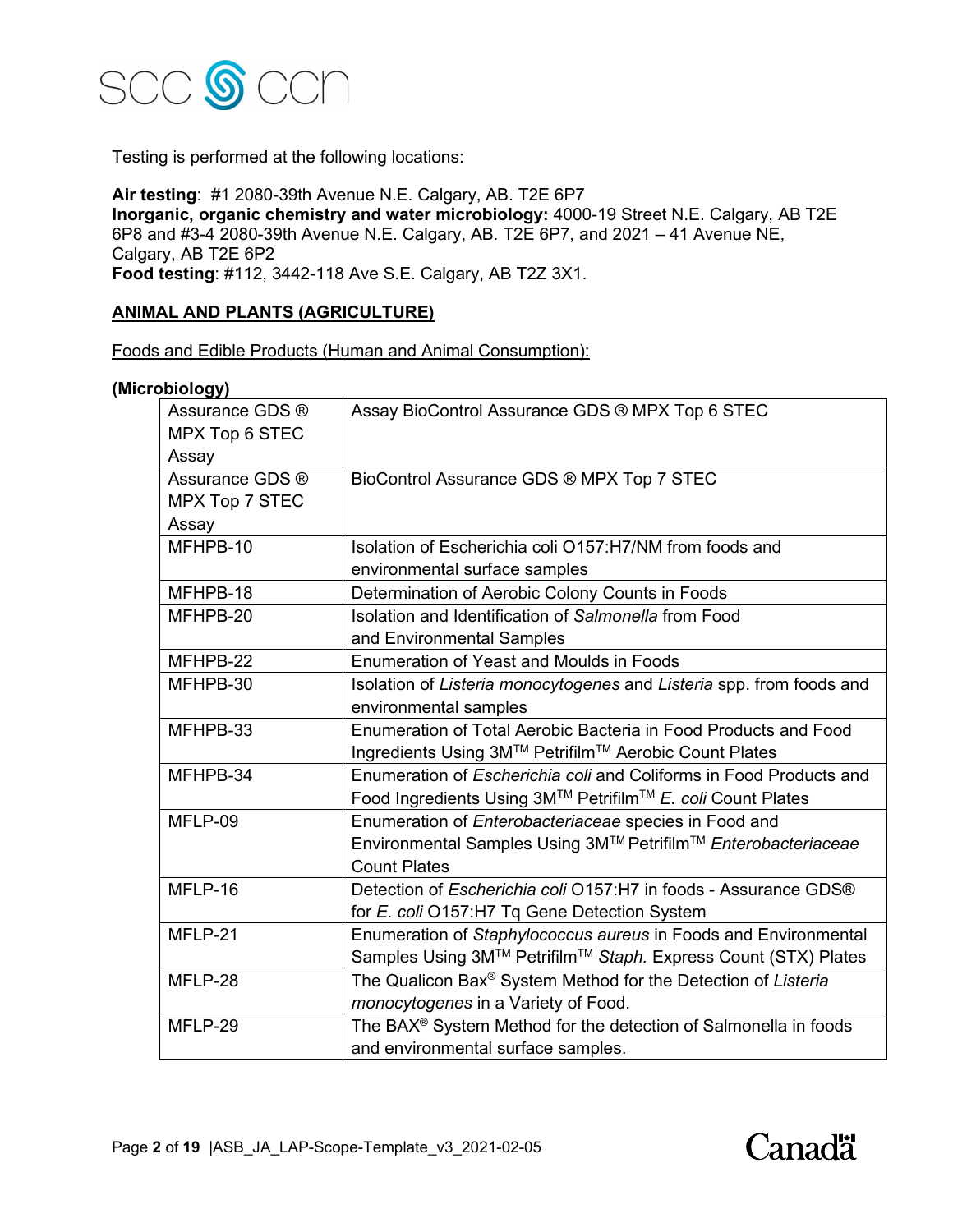

| MFLP-30 | Detection of Escherichia coli O157:H7 in Select Foods using the<br>BAX <sup>®</sup> System E. coli O157:H7 MP. |
|---------|----------------------------------------------------------------------------------------------------------------|
| MFLP-36 | Detection of Salmonella in Foods and Environmental Surface                                                     |
|         | Samples-Assurance GDS® for Salmonella Tq Genetic Detection                                                     |
|         | System                                                                                                         |
| MFLP-54 | Detection of Listeria monocytogenes from selected foods using iQ-                                              |
|         | Check™ Listeria monocytogenes Real-Time PCR Test Kit                                                           |
| MFLP-74 | Enumeration of Listeria monocytogenes in foods                                                                 |
| MFLP-79 | Detection of Listeria spp. in Environmental Surface Samples using                                              |
|         | the BAX®System Real-Time PCR Assay for Listeria genus                                                          |
| MLG4    | Isolation and Identification of Salmonella from Meat, Poultry,                                                 |
|         | Pasteurized Egg and Siluriformes (fish) Products and Carcass and                                               |
|         | environmental sponges                                                                                          |
| MLG41   | Isolation and Identification of Campylobacter jejuni/coli/lari from                                            |
|         | Poultry Rinse, Sponge and Raw Product Samples                                                                  |

# **ENVIRONMENTAL AND OCCUPATIONAL HEALTH AND SAFETY**

# Environmental:

# **Soil/Solid/Waste**

| AB SOP-00045 | Specific Gravity (Modified SM 2710 F and Petroleum and Natural    |
|--------------|-------------------------------------------------------------------|
|              | Gas Industries- Field Testing of Drilling Fluids water inorganic) |
|              | Gravimetric                                                       |
|              | <b>Specific Gravity</b>                                           |
| AB SOP-00047 | Free Liquid (Paint Filter Test) (Modified EPA 9095 B)             |
|              | Volumetric                                                        |
|              | Free Liquid in Waste Samples                                      |

#### **Water**

| AB SOP-00011  | Silica (Reactive) by Konelab - Molybdate/ANSA Reduction Method |
|---------------|----------------------------------------------------------------|
|               | (Modified EPA 370.1)                                           |
|               | Colorimetric                                                   |
|               | Reactive Silica                                                |
| *AB SOP-00016 | Chemical Oxygen Demand (Total and Dissolved)                   |
|               | (Modified SM 5220 D)                                           |
|               | Colorimetric                                                   |
|               | COD                                                            |
| AB SOP-00017  | <b>Biochemical Oxygen Demand</b>                               |
|               | (Modified SM 5210 B)                                           |
|               | D.O. Meter                                                     |
|               | BOD (5 day)                                                    |
|               | CBOD (5 day)                                                   |

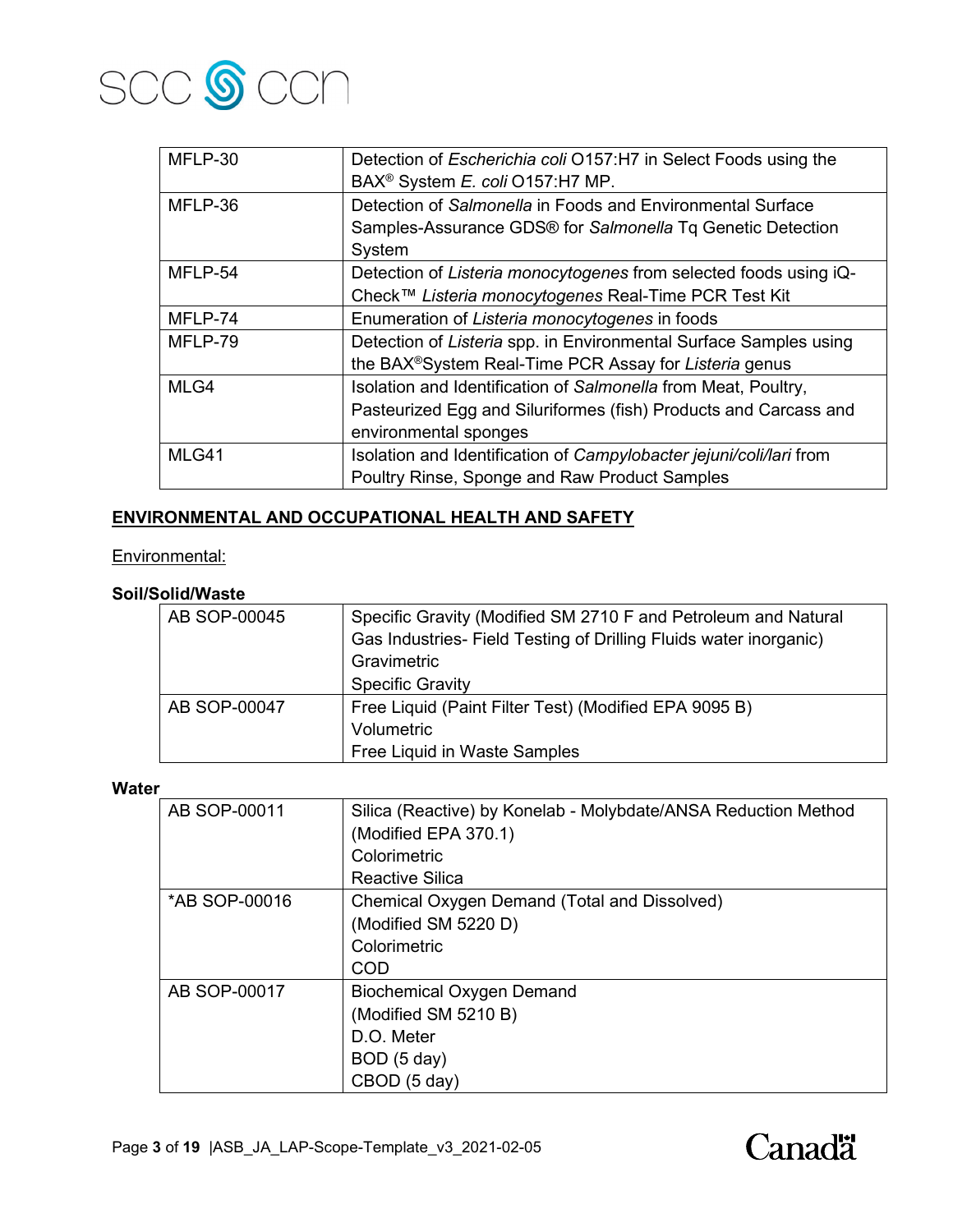

| AB SOP-00024  | Total Phosphorus by Konelab - Ascorbic Acid Reduction Method          |
|---------------|-----------------------------------------------------------------------|
|               | (Modified from SM 4500-P, A, B, F) Colorimetric                       |
|               | Inorganic phosphorus                                                  |
|               | <b>Total Phosphorus</b>                                               |
| AB SOP-00032  | The Determination of Residual Chlorine in Waters                      |
|               | (Modified SM 4500 CL G)                                               |
|               | Colorimetric                                                          |
|               | <b>Free Chlorine</b>                                                  |
|               | <b>Total Chlorine</b>                                                 |
| AB SOP-00041  | Ferrous and Ferric Iron in Water-Colorimetric Determination (Modified |
|               | SM 3500-Fe A, B)                                                      |
|               | Colorimetric                                                          |
|               | <b>Ferrous</b> Iron                                                   |
| AB SOP-00058  | Dissolved Oxygen- Modified Winkler Method                             |
|               | (Modified SM 4500-O C) Titrimetric                                    |
|               | Dissolved Oxygen                                                      |
| AB SOP-00060  | Naphthenic Acids in water by FTIR                                     |
|               | (Modified EPA 3510C R3/FTIR)                                          |
|               | IR                                                                    |
|               | <b>Naphthenic Acids</b>                                               |
| *AB SOP-00061 | Total Suspended Solids, Total Fixed Solids, Total Volatile Solids     |
|               | (Modified SM 2540 D, E)                                               |
|               | Gravimetric                                                           |
|               | <b>Total Suspended Solids</b>                                         |
|               | <b>Total Suspended Solids Fixed</b>                                   |
|               | <b>Total Suspended Solids Volatile</b>                                |
| AB SOP-00065  | <b>Total Dissolved Solids (TDS)</b>                                   |
|               | [Modified SM 2540 C]                                                  |
|               | Gravimetric                                                           |
|               | <b>Total Dissolved Solids</b>                                         |
| AB SOP-00070  | Extraction and Analysis of Naphthenic Acids in Water (DCM             |
|               | Extraction)                                                           |
|               | [Modified from Syncrude 1995 m]                                       |
|               | <b>IR DCM Extraction</b>                                              |
|               | Naphthenic Acids                                                      |
| AB SOP-00084  | Mercury in Waters, Leachates and Liquids by Bromination and Cold      |
|               | Vapour                                                                |
|               | [Modified BC MOE LABORATORY MANUAL SECTION C and EPA                  |
|               | 245.7]                                                                |
|               | Mercury                                                               |
| AB SOP-00087  | Organic Carbon by Technicon - Persulfate UV Oxidation                 |
|               | (Modified Methods Manual for Chemical Analysis of Water and           |

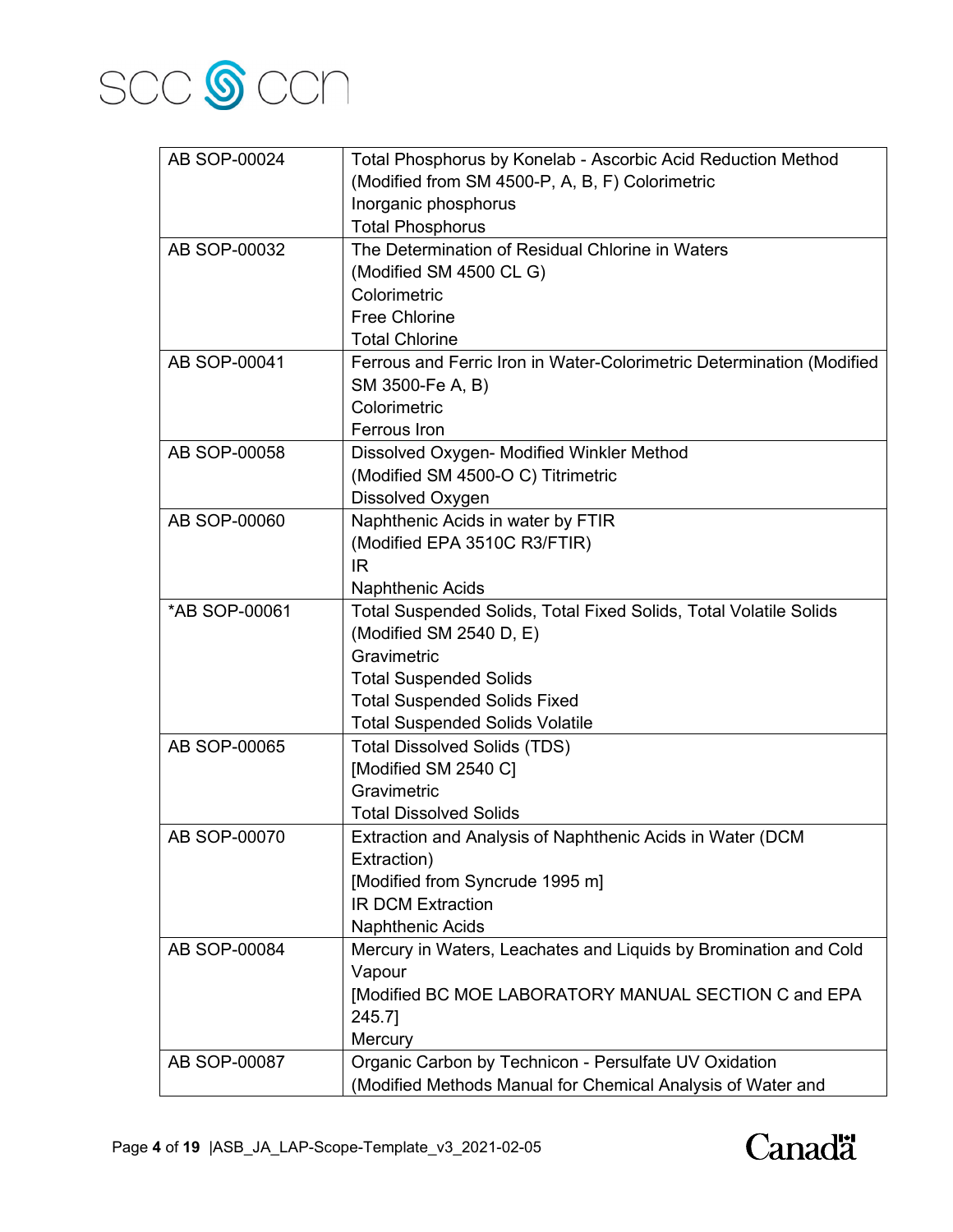

|                      | Wastes, Method Code 119)                                       |
|----------------------|----------------------------------------------------------------|
|                      | Colorimetric                                                   |
|                      | Organic Carbon                                                 |
| AB SOP-00092         | Oil and Grease Water Analysis by Gravimetric Hexane Extraction |
|                      | Method (Modified SM 5520 B, Gravimetric)                       |
|                      | <b>Total Oil and Grease</b>                                    |
|                      | Total Petroleum Hydrocarbons (TPH)                             |
| <b>CAL SOP-00040</b> | Bromate, Chlorate, and Chlorite by IC - Conductivity detection |
|                      | (Modified SM 4110 D)                                           |
|                      | Ion Chromatography                                             |
|                      | <b>Bromate</b>                                                 |
|                      | Chlorate                                                       |
|                      | Chlorite                                                       |
| <b>CAL SOP-00049</b> | Color by Konelab (Modified SM 2120C)                           |
|                      | Spectrophotometric                                             |
|                      | Apparent colour                                                |
|                      | <b>True Color</b>                                              |
| <b>CAL SOP-00055</b> | Glycolic and Lactic Acid by reversed-phase chromatography      |
|                      | (Modified from Dionex ICE-AS6 DOC NO 34961)                    |
|                      | Ion Chromatography                                             |
|                      | <b>Glycolic Acid</b>                                           |
|                      | Lactic Acid                                                    |
| <b>CAL SOP-00057</b> | Iodide, Thiocyanate, and Thiosulfate by Ion Chromatography     |
|                      | (Modified DIONEX, DOC NO 034035)                               |
|                      | Ion Chromatography                                             |
|                      | lodide                                                         |
|                      | Thiocyanate                                                    |
|                      | Thiosulfate                                                    |
| <b>CAL SOP-00063</b> | Organic Acids by reversed-phase chromatography (conductivity   |
|                      | detection)                                                     |
|                      | (Modified DIONEX ICE-AS1 DOC NO 031181)                        |
|                      | Ion Chromatography                                             |
|                      | <b>Acetic Acid</b>                                             |
|                      | <b>Butyric Acid</b>                                            |
|                      | <b>Formic Acid</b>                                             |
|                      | Propionic Acid                                                 |
| <b>CAL SOP-00065</b> | Oxalic Acid by Ion Chromatography - Conductivity Detection     |
|                      | (Modified from SM 4110B)                                       |
|                      | Ion Chromatography                                             |
|                      | <b>Oxalic Acid</b>                                             |

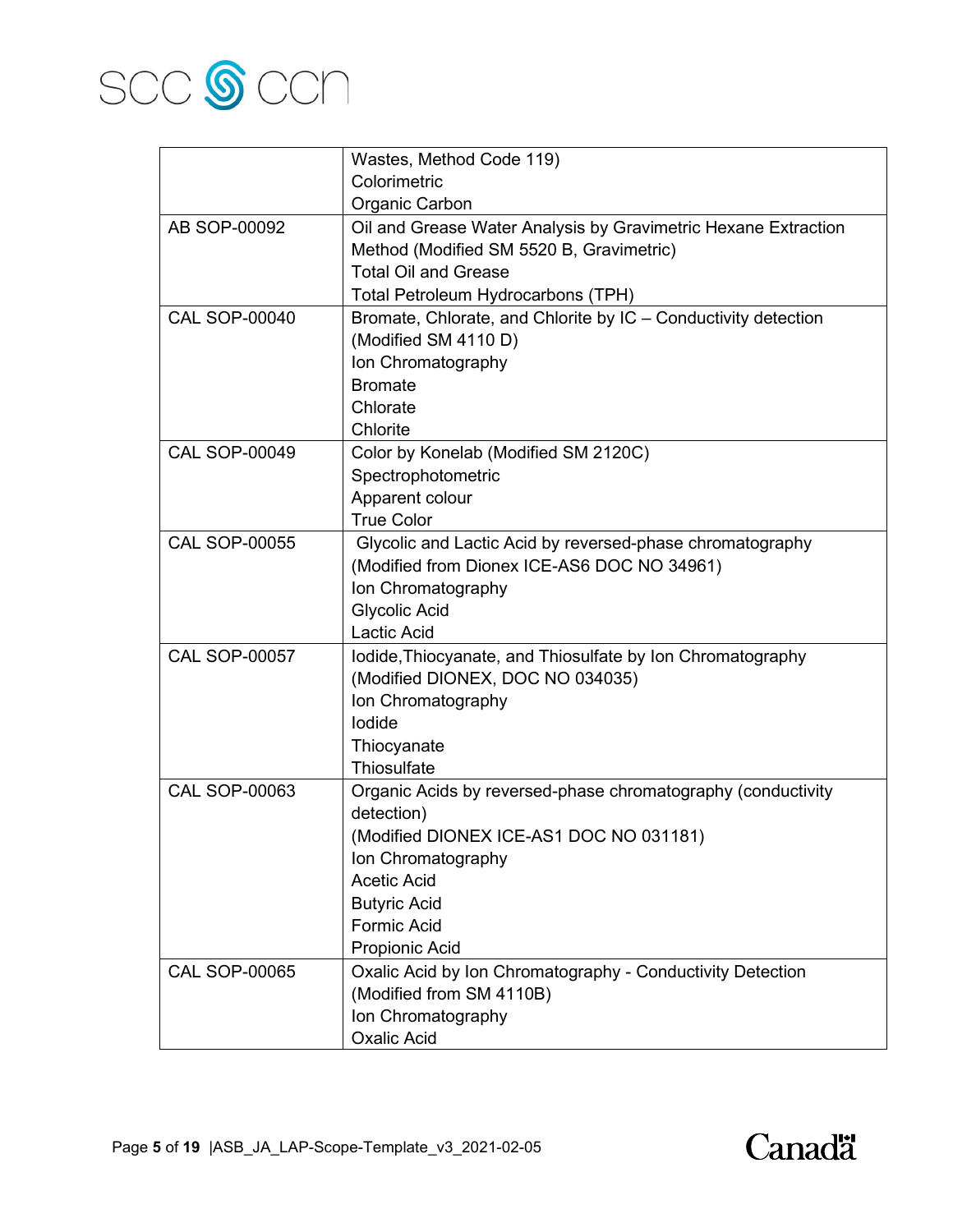

| <b>CAL SOP-00071</b> |                                                                | Sulfite by Ion Chromatography - conductivity detection (Modified SM |
|----------------------|----------------------------------------------------------------|---------------------------------------------------------------------|
|                      | 4110 B)                                                        |                                                                     |
|                      | Ion Chromatography - Conductivity Detector                     |                                                                     |
|                      | <b>Sulfite</b>                                                 |                                                                     |
| <b>CAL SOP-00076</b> | Total and Dissolved Inorganic Carbon by Automated Colourimetry |                                                                     |
|                      | (Modified AE 2411)                                             |                                                                     |
|                      | Inorganic Carbon                                               |                                                                     |
| <b>CAL SOP-00081</b> | Turbidity - Nephelometric Method (Modified SM 2130 B)          |                                                                     |
|                      | Nephelometric                                                  |                                                                     |
|                      | Turbidity                                                      |                                                                     |
| <b>CAL SOP-00099</b> |                                                                | Extraction and analysis of Resin and Fatty Acids in water by GCMS   |
|                      | (Modified AE 129.0 and EPA 8270E)                              |                                                                     |
|                      | GC/MS                                                          |                                                                     |
|                      | 12,14-Dichlorodehydroabietic Acid 12-Chlorodehydroabietic Acid |                                                                     |
|                      | 14-Chlorodehydroabietic Acid                                   | 9,10-Dichlorostearic Acid (C18)                                     |
|                      | <b>Abietic Acid</b>                                            | Decanoic Acid C10                                                   |
|                      | Dehydroabietic Acid                                            | Docosanoic Acid C22                                                 |
|                      | Docosanoic Acid C12                                            | Eicosanoic Acid C20                                                 |
|                      | Hexadecanoic Acid C16                                          | Isopimaric Acid                                                     |
|                      | Linoleic Acid C18:2                                            | Linoleic Acid C18:3                                                 |
|                      | Neoabietic Acid                                                | Octadecanoic Acid C18                                               |
|                      | Oleic Acid C18:1                                               | <b>Palustric Acid</b>                                               |
|                      | <b>Pimaric Acid</b>                                            | Sandaracopimaric Acid                                               |
|                      | Tetradecanoic Acid (C14)                                       | Undecanoic Acid (C11)                                               |
|                      | <b>Total of Resin Acids</b>                                    | <b>Total of Fatty Acids</b>                                         |
| <b>CAL SOP-00273</b> | Determination of Chlorophyll and Pheophytin                    |                                                                     |
|                      | (Modified SM 23 10200 H)                                       |                                                                     |
|                      | Chlorophyll A                                                  |                                                                     |
|                      | Chlorophyll B                                                  |                                                                     |
|                      | Chlorophyll C                                                  |                                                                     |
|                      | Pheophytin                                                     |                                                                     |

# **Emissions (Air)**

| <b>EMS SOP-00009</b> | Sorbent traps for the determination of Mercury Emissions (Field) |
|----------------------|------------------------------------------------------------------|
|                      | (Modified US EPA Method 30B)                                     |
|                      | Spectrometer - Atomic Absorption Detector                        |
|                      | Mercury (Hg)                                                     |

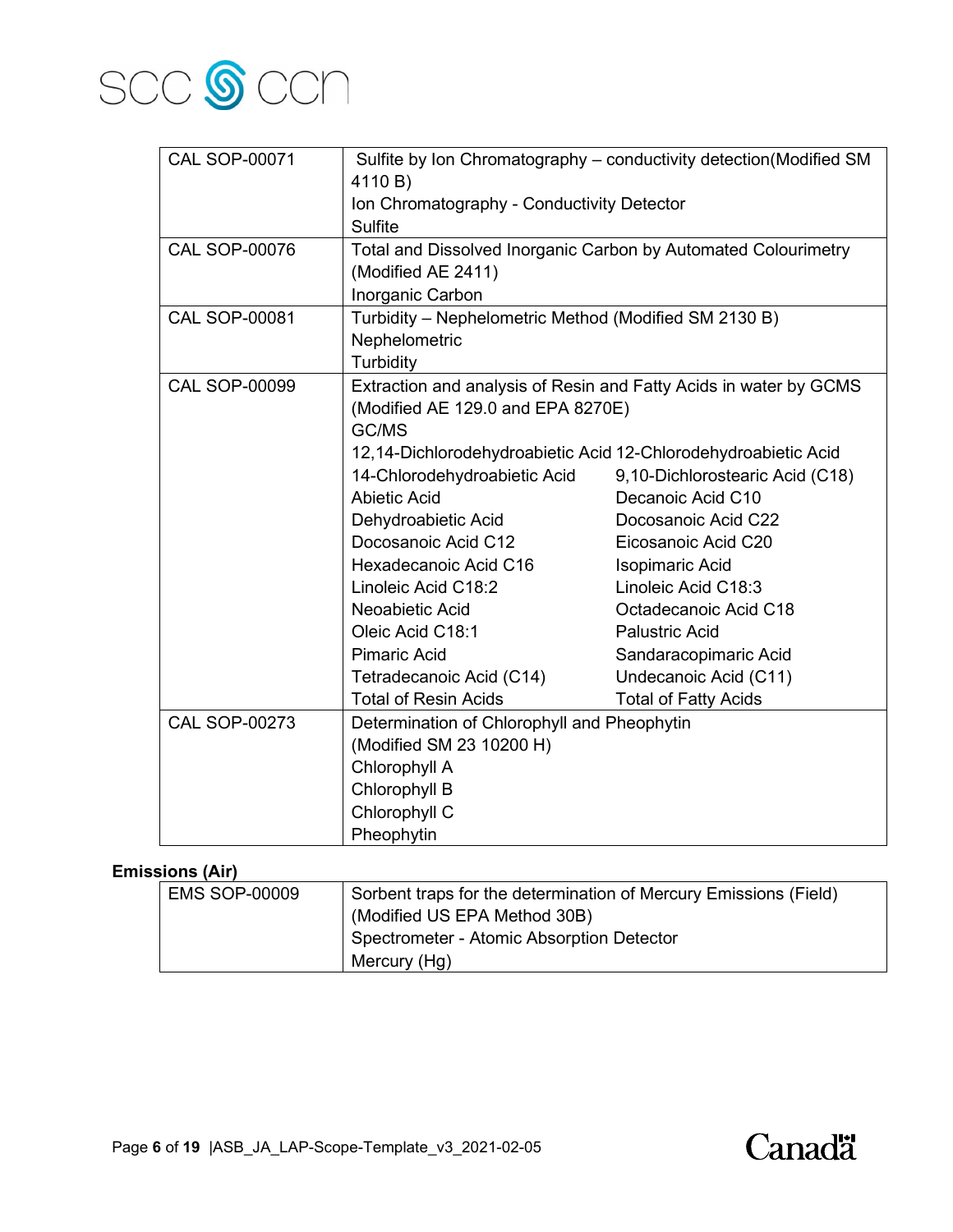

| <b>EMS SOP-00110</b> | Anions-Water (Modified Methods Manual for Chemical Analysis of     |
|----------------------|--------------------------------------------------------------------|
|                      | Atmospheric Pollutants method 52121)                               |
|                      | Ion Chromatography - Conductivity Detector                         |
|                      | Chloride                                                           |
|                      | Fluoride                                                           |
|                      | <b>Nitrate</b>                                                     |
|                      | Sulfate                                                            |
| <b>EMS SOP-00111</b> | Ammonia - Water                                                    |
|                      | (Modified Methods Manual for Chemical Analysis of Atmospheric      |
|                      | Pollutants method 52626]                                           |
|                      | Ion Chromatography - Conductivity Detector                         |
|                      | Ammonia                                                            |
| <b>EMS SOP-00112</b> | <b>Fixed Gases - Air</b>                                           |
|                      |                                                                    |
|                      | (Modified Method 3, Alberta Stack Sampling Code, 1995, Publication |
|                      | Number: REF.89 and EPA 3C)                                         |
|                      | <b>GC/TCD</b>                                                      |
|                      | CO                                                                 |
|                      | CO <sub>2</sub>                                                    |
|                      | N <sub>2</sub>                                                     |
|                      | O <sub>2</sub>                                                     |
| <b>EMS SOP-00113</b> | Formaldehyde - Water                                               |
|                      | (Modified from Methods Manual for Chemical Analysis of             |
|                      | Atmospheric Pollutants, method 12525) Colorimetric                 |
|                      | Formaldehyde                                                       |
| <b>EMS SOP-00114</b> | Hydrocarbons - Air (Modified AENV18)                               |
|                      | <b>GC/FID</b>                                                      |
|                      | <b>Total Hydrocarbons as Methane</b>                               |
| <b>EMS SOP-00115</b> | <b>Total Particulates - Air Filter</b>                             |
|                      | (Modified method 5, Determination of Particulate Emissions from    |
|                      | Stationary Sources, Alberta Stack Sampling Code, 1995, Publication |
|                      | Number: REF.89)                                                    |
|                      | Gravimetric                                                        |
|                      | <b>Particulates</b>                                                |
| <b>EMS SOP-00116</b> | Total/Trace Reduced Sulfur - Air (Field)                           |
|                      | (Modified from AENV.TRS.P&P-1 and AENV.TRS.SGP-1)                  |
|                      | <b>GC/PID</b>                                                      |
|                      | Carbon disulfide                                                   |
|                      | Carbonyl sulfide                                                   |
|                      | Dimethyl disulfide                                                 |
|                      | Dimethyl sulfide                                                   |
|                      | Hydrogen sulphide                                                  |
|                      | Methyl mercaptan                                                   |

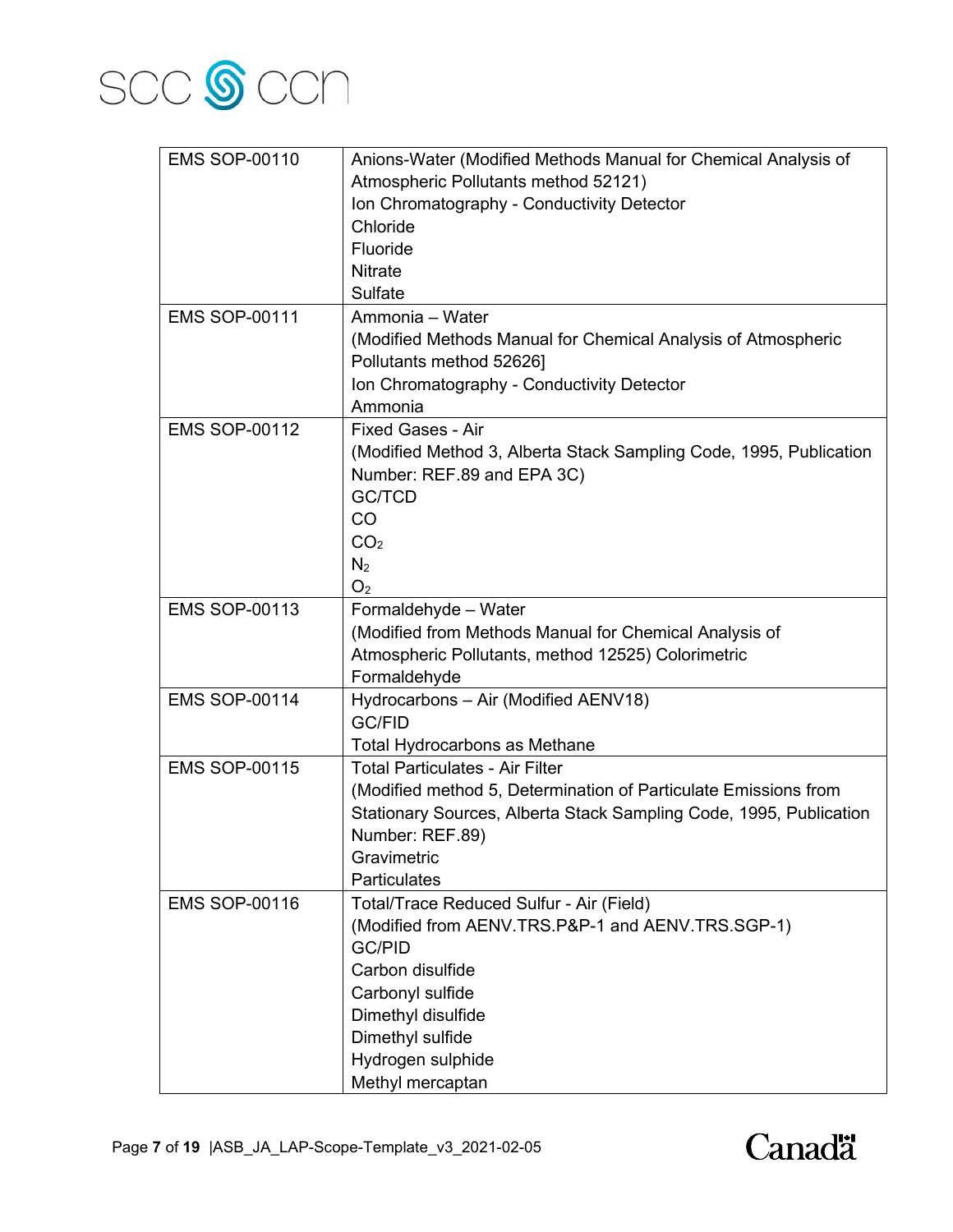

| <b>EMS SOP-00122</b> | Chlorine and Chlorine Dioxide – Air (Field)                 |
|----------------------|-------------------------------------------------------------|
|                      | (Modified Alberta Environment Stack Code, 1995, Publication |
|                      | Number REF 89)                                              |
|                      | Iodometric Determination                                    |
|                      | Chlorine                                                    |
|                      | <b>Chlorine Dioxide</b>                                     |

# **Soil/Solid**

|               | Moisture Content in Soil                                                                                                   |                                                              |  |
|---------------|----------------------------------------------------------------------------------------------------------------------------|--------------------------------------------------------------|--|
| *AB SOP-00002 |                                                                                                                            |                                                              |  |
|               | (Modified CCME Petroleum Hydrocarbons in Soil - Tier 1 Method                                                              |                                                              |  |
|               | Section 13)                                                                                                                |                                                              |  |
|               | Gravimetric                                                                                                                |                                                              |  |
|               | % Moisture                                                                                                                 |                                                              |  |
| *AB SOP-00003 | Analysis of PAH in Water, Soil, Oil and Leachates by GC/MS<br>(Modified EPA 8270E, EPA 3540C, EPA 8270E) - Soils and water |                                                              |  |
|               |                                                                                                                            |                                                              |  |
|               | 1-Methylnaphthalene                                                                                                        | 2-Methylnaphthalene                                          |  |
|               | Acenaphthene                                                                                                               | Acenaphthylene                                               |  |
|               | Acridine                                                                                                                   | Anthracene                                                   |  |
|               | Benzo (a) anthracene                                                                                                       | Benzo (a) pyrene                                             |  |
|               | Benzo (b, j) fluoranthene                                                                                                  | Benzo (g,h,i) perylene                                       |  |
|               | Benzo (k) fluoranthene                                                                                                     | Benzo(c)phenanthrene                                         |  |
|               | Benzo(e)pyrene                                                                                                             | Chrysene                                                     |  |
|               | Dibenzo (a,h) anthracene                                                                                                   | Fluoranthene                                                 |  |
|               | Fluorene                                                                                                                   | Indeno (1,2,3 - cd) pyrene                                   |  |
|               | Naphthalene                                                                                                                | Perylene                                                     |  |
|               | Phenanthrene                                                                                                               | Pyrene                                                       |  |
|               | Quinoline                                                                                                                  |                                                              |  |
| *AB SOP-00004 | Determination of Electrical Conductivity by Manual Meter                                                                   |                                                              |  |
|               | (Modified SM 2510B) - Soils and waters                                                                                     |                                                              |  |
|               | <b>Conductivity Meter (Manual)</b>                                                                                         |                                                              |  |
|               | Conductivity                                                                                                               |                                                              |  |
| AB SOP-00005  | Alkalinity Acidity Conductivity Fluoride and pH by PC-Titrate                                                              |                                                              |  |
|               |                                                                                                                            | (Modified SM 2510 B, SM 4500 H+B, SM 2320 B, SM 4500-F C, SM |  |
|               | 2310 B) - Soil & Waters                                                                                                    |                                                              |  |
|               | <b>PC Titrate</b>                                                                                                          |                                                              |  |
|               | Conductivity (25 °C)                                                                                                       |                                                              |  |
|               | Alkalinity                                                                                                                 |                                                              |  |
|               | Fluoride                                                                                                                   |                                                              |  |
|               | pH                                                                                                                         |                                                              |  |
|               | Acidity                                                                                                                    |                                                              |  |
|               |                                                                                                                            |                                                              |  |

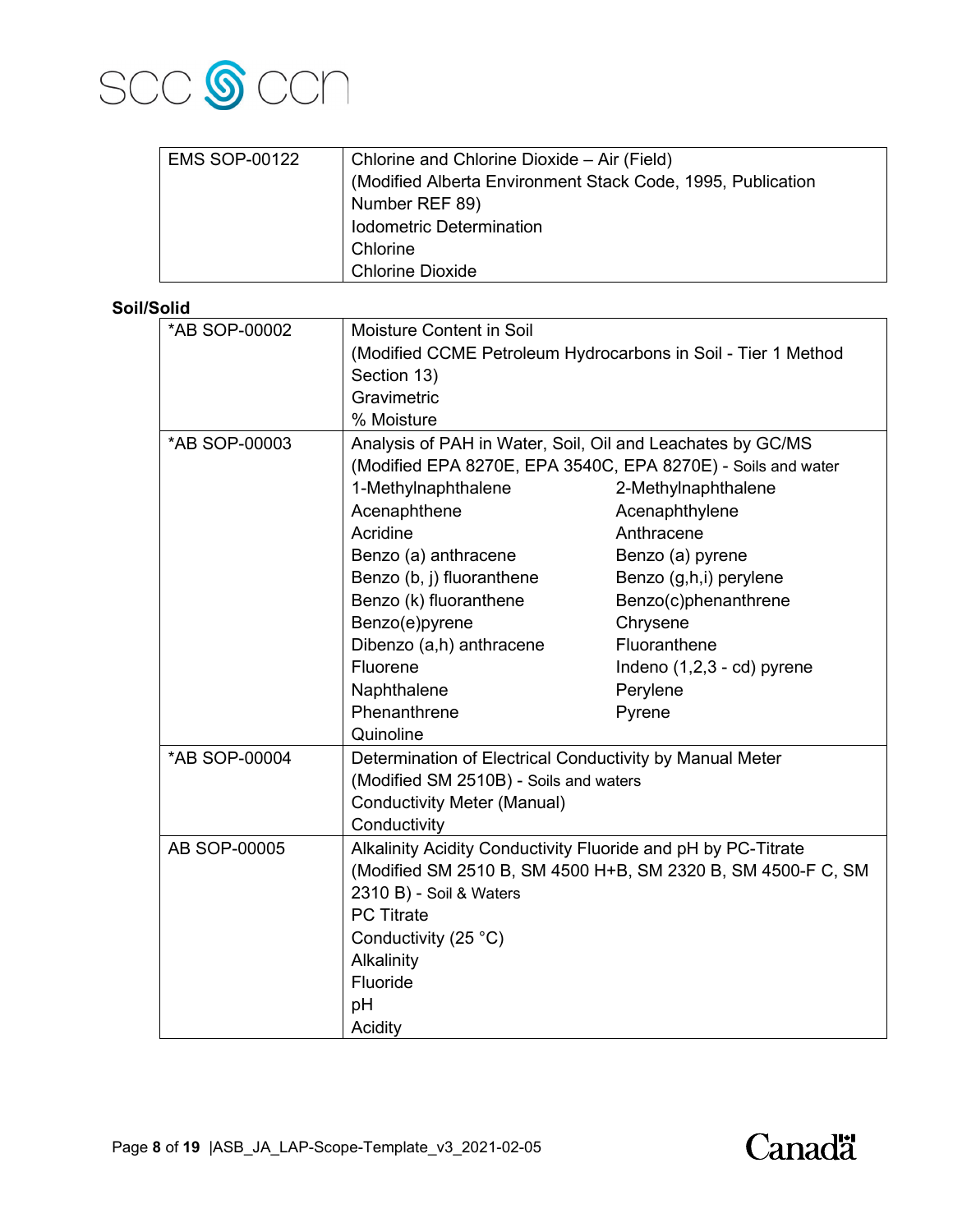

| *AB SOP-00006 | pH by Manual Meter and PC-Titrate                                   |
|---------------|---------------------------------------------------------------------|
|               | (Modified from SM 4500-H+ B) - Soils and Waters                     |
|               | pH Meter                                                            |
|               | pH                                                                  |
| *AB SOP-00007 | Ammonia-Nitrogen by Automated Phenate colorimetric method           |
|               | (Modified SM4500-NH3 A&G) - Soils and Waters                        |
|               | Colorimetric                                                        |
|               | Ammonia                                                             |
|               | Ammonia - Extraction                                                |
| AB SOP-00008  | <b>TKN by Konelab</b>                                               |
|               | (Modified EPA 351.1, EPA 351.2) - Soils and Waters                  |
|               | Colorimetric                                                        |
|               | Total Kjeldahl Nitrogen                                             |
| AB SOP-00012  | Total Organic Carbon and Organic Matter in Soil                     |
|               | (Modified Methods Manual for Soil and Plant Analysis)               |
|               | Reflux - Titrimetric                                                |
|               | Organic Matter - Calculation                                        |
|               | <b>Total Organic Carbon</b>                                         |
| AB SOP-00019  | Calcium Carbonate Equivalence by pH                                 |
|               | (Modified SSMA 20.2)                                                |
|               | pH Meter                                                            |
|               | Calcium Carbonate Equivalence (CCE)                                 |
| AB SOP-00020  | Chloride and Sulfate Analysis by Discrete Autoanalyzer (Modified SM |
|               | 4500 CI E & SM 4500 SO4 E) - Soils and Waters                       |
|               | Chloride                                                            |
|               | *Sulfate                                                            |
| AB SOP-00022  | Particle Size Distribution by Sieve Analysis                        |
|               | (Modified ASTM D6913)                                               |
|               | Gravimetric/SIEVE                                                   |
|               | Grain size                                                          |
|               | Particle size by sieve (Special)                                    |
| AB SOP-00023  | Nitrite and Nitrate by Ion Chromatography                           |
|               | (Modified SM 4110 B) - Soil and Waters                              |
|               | Ion Chromatography                                                  |
|               | <b>Nitrate</b>                                                      |
|               | <b>Nitrite</b>                                                      |
| AB SOP-00025  | Ortho-phosphate (Dissolved) by Automated Ascorbic Acid Reduction    |
|               | Method (Modified SM 4500-P, A and F) - Soils and Waters             |
|               | <b>Colorimetric Auto Color</b>                                      |
|               | Ortho-phosphate                                                     |
| *AB SOP-00026 | Chloride and Sulphate by Ion Chromatography (Modified SM            |
|               | 4110B] - Soils and Waters                                           |

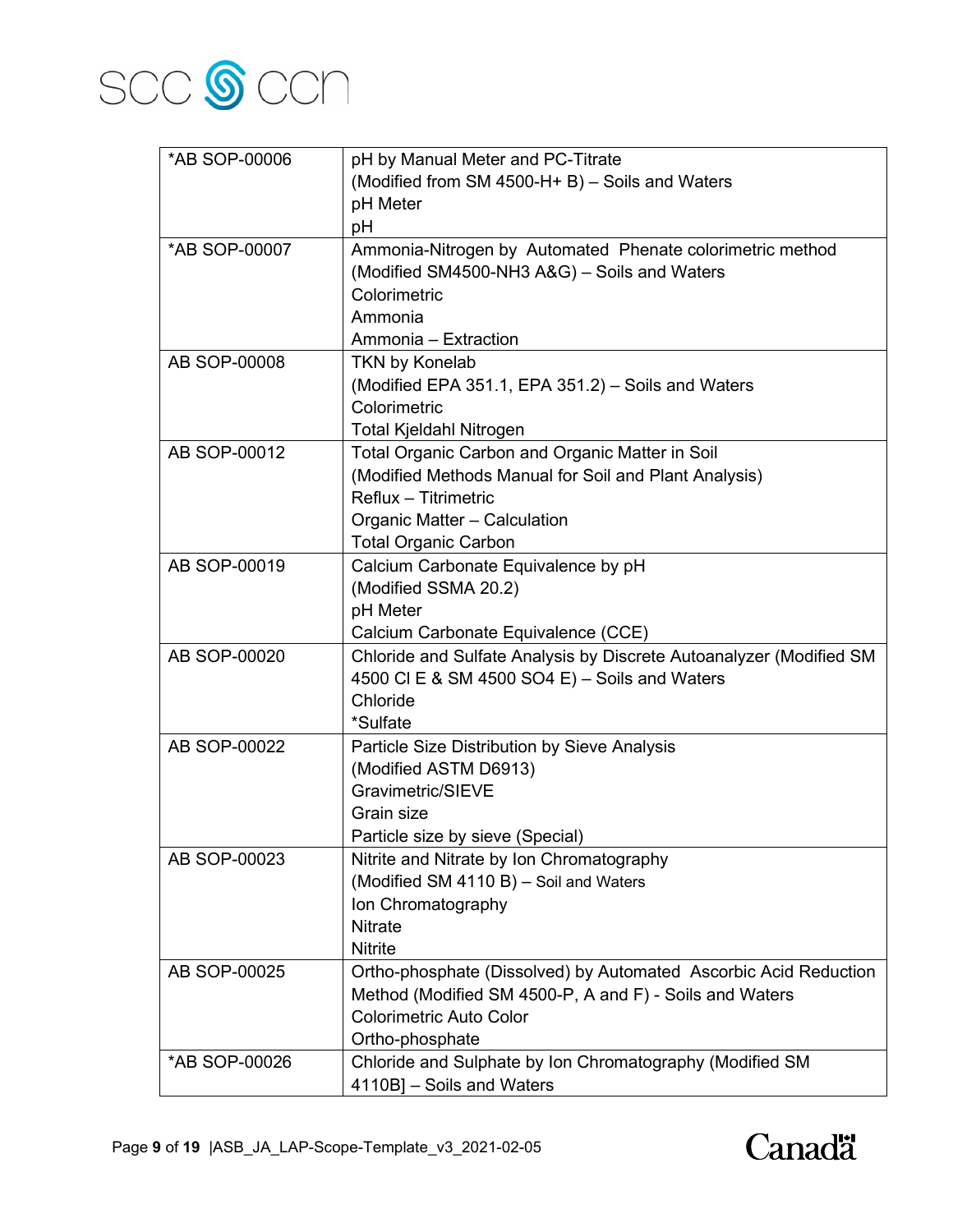

|               | Ion Chromatography                 |                                                             |                           |                                                                    |
|---------------|------------------------------------|-------------------------------------------------------------|---------------------------|--------------------------------------------------------------------|
|               | Chloride                           |                                                             |                           |                                                                    |
|               | Sulfate                            |                                                             |                           |                                                                    |
| AB SOP-00030  |                                    |                                                             |                           | PSA by Hydrometer - Texture (Sand, Silt, Clay and gravel) Analysis |
|               | (Modified SSMA 55.3)               |                                                             |                           |                                                                    |
|               | Hydrometer                         |                                                             |                           |                                                                    |
|               | % clay                             |                                                             | % gravel                  |                                                                    |
|               | % sand                             |                                                             | % Silt                    |                                                                    |
| *AB SOP-00033 |                                    | Preparation of Saturation and Water-Soil Ratio Samples      |                           |                                                                    |
|               |                                    | [Modified from SSMA Method 15.2]                            |                           |                                                                    |
|               | Gravimetric                        |                                                             | % Saturation              |                                                                    |
| AB SOP-00039  |                                    | Extraction and Analysis of BTEX/F1 and select Volatiles by  |                           |                                                                    |
|               |                                    | HS/GC/MS/FID Water, Soil and Oil                            |                           |                                                                    |
|               |                                    | (BTEX: Modified EPA 8260D, GC/MS - HEADSPACE)               |                           |                                                                    |
|               |                                    |                                                             |                           | (F1/PHC: Modified CCME Petroleum Hydrocarbons - Tier 1 Method      |
|               |                                    | and EPA5021A) - Soils and Waters                            |                           |                                                                    |
|               | (BTEX TCLP: EPA 1311)              |                                                             |                           |                                                                    |
|               | <b>GC/MS - HEADSPACE</b>           |                                                             |                           |                                                                    |
|               | 1,2,4-Trimethyl Benzene            |                                                             | <b>Benzene</b>            |                                                                    |
|               | C5-C10                             |                                                             | Ethylbenzene              |                                                                    |
|               | F1: C6-C10                         |                                                             | Hexane                    |                                                                    |
|               | m/p-xylene                         |                                                             |                           | Methyl tert-butyl ether (MTBE)                                     |
|               | o-xylene                           |                                                             | <b>Styrene</b>            |                                                                    |
|               | Toluene                            |                                                             |                           |                                                                    |
| *AB SOP-00040 |                                    |                                                             |                           | Analysis of Extractable Hydrocarbons in Water and Soils by GC/FID  |
|               |                                    | (Modified Reference Method for the Canada-Wide Standard for |                           |                                                                    |
|               |                                    | Petroleum Hydrocarbons in Soil - Tier 1 Method)             |                           |                                                                    |
|               | Modified EPA 1617)- Sheen          |                                                             |                           |                                                                    |
|               | C6-C50 Hydrocarbons                |                                                             | F2 (C10-C16 Hydrocarbons) |                                                                    |
|               | F3 (C16-C34 Hydrocarbons)          |                                                             |                           | F3A (C16-C22 Hydrocarbons)                                         |
|               | F3B (C22-C34 Hydrocarbons)         |                                                             | F4 (C34-C50 Hydrocarbons) |                                                                    |
|               | Reached Baseline at C50            |                                                             |                           | F4G-SG (Heavy Hydrocarbons-                                        |
|               |                                    |                                                             | Grav)                     |                                                                    |
|               | Total Extractables C10 to C30      |                                                             |                           | Total Extractables C11 to C22                                      |
|               | Total Extractables C23 to C60      |                                                             |                           | F4 HTG (>C34 - High Temp GC)                                       |
|               | <b>Total Petroleum Hydrocarbon</b> |                                                             | <b>Visible Sheen</b>      |                                                                    |
| *AB SOP-00042 |                                    | Metals on Liquids and Solids by ICPOES                      |                           |                                                                    |
|               | <b>ICP/OES</b>                     | (Modified EPA 6010 D) - Soils and Waters                    |                           |                                                                    |
|               | Aluminum                           | <b>Barium</b>                                               | <b>Boron</b>              | Calcium                                                            |
|               | Chromium                           | Iron                                                        | Lithium                   | Magnesium                                                          |
|               | Manganese                          | Phosphorus                                                  | Potassium                 | Silicon                                                            |

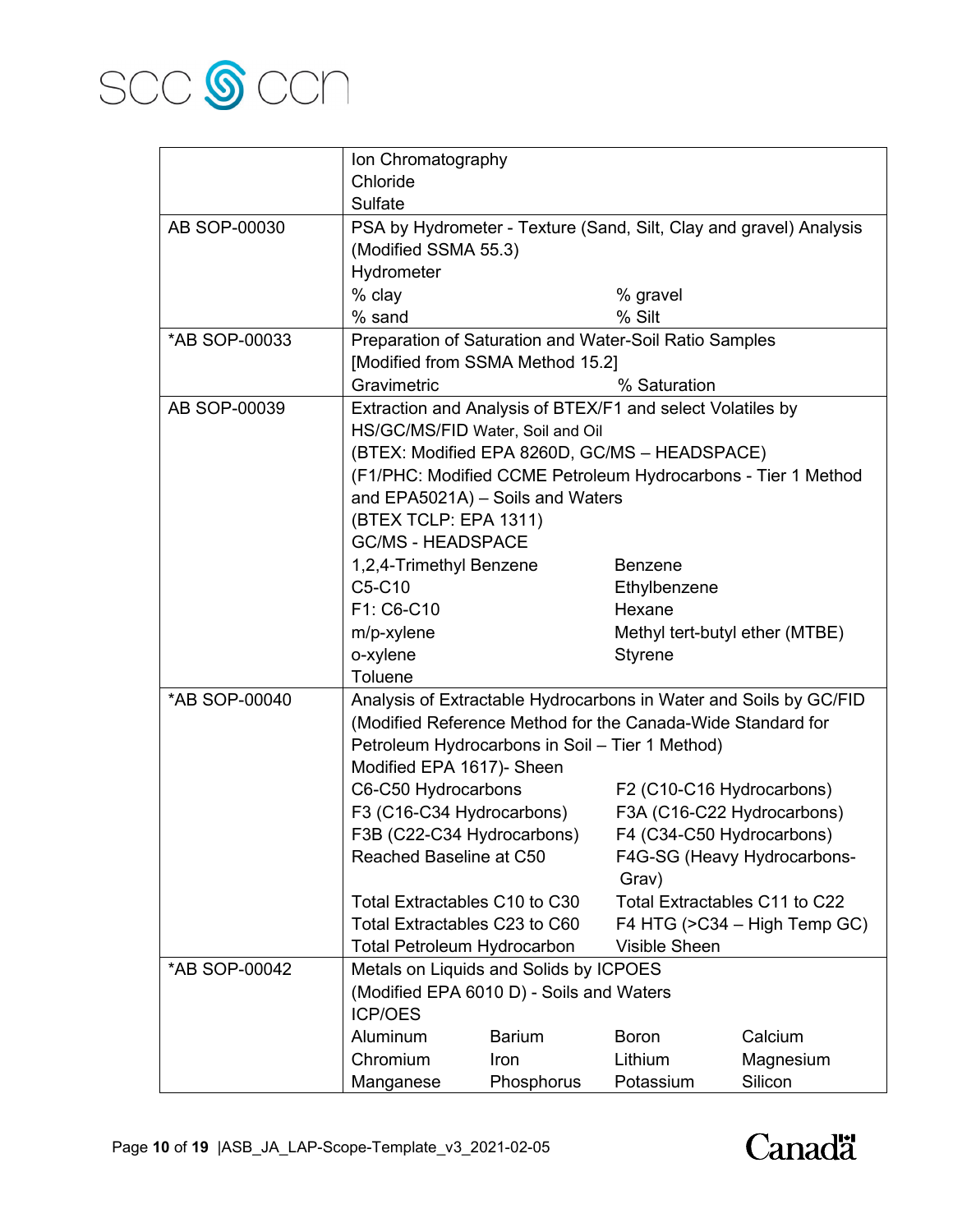

|               | Sodium                                                                              | Strontium      | Sulfur                 |               |
|---------------|-------------------------------------------------------------------------------------|----------------|------------------------|---------------|
| *AB SOP-00043 | Metals Analysis on Soils and Waters Using ICPMS                                     |                |                        |               |
|               | (Modified EPA 6020 B) - Soils and Waters                                            |                |                        |               |
|               | <b>[TCLP: EPA 1311]</b>                                                             |                |                        |               |
|               | <b>ICP/MS</b>                                                                       |                |                        |               |
|               | Aluminum                                                                            | Antimony       | Arsenic                | <b>Barium</b> |
|               | <b>Beryllium</b>                                                                    | <b>Bismuth</b> | Boron                  | Cadmium       |
|               | Calcium                                                                             | Chromium       | Cobalt                 | Copper        |
|               | Iron                                                                                | Lead           | Lithium                | Magnesium     |
|               | Manganese                                                                           | Mercury        | Molybdenum             | <b>Nickel</b> |
|               |                                                                                     | Potassium      | Selenium               | Silicon       |
|               | Silver                                                                              | Sodium         | Strontium              | Sulphur       |
|               | <b>Tellurium</b>                                                                    | Thallium       | Tin                    | Titanium      |
|               | Tungsten                                                                            | Uranium        | Vanadium               | Zinc          |
|               | Zirconium                                                                           |                |                        |               |
| AB SOP-00049  | Particle Size Distribution by Hydrometer                                            |                |                        |               |
|               | (Modified ASTM D7928)                                                               |                |                        |               |
|               | Hydrometer                                                                          |                |                        |               |
|               | <b>Particle Size Distribution</b>                                                   |                |                        |               |
| AB SOP-00050  | Dry Bulk Density and Wet Bulk Density<br>9Modified McKeague and MSSMA Section 2.21) |                |                        |               |
|               |                                                                                     |                |                        |               |
|               | Gravimetric                                                                         |                |                        |               |
|               | <b>Bulk Density</b>                                                                 |                |                        |               |
| AB SOP-00052  | Bromide by Ion Chromatography - UV Detection                                        |                |                        |               |
|               | (Modified from SM 4110 B) - Soils and Waters                                        |                |                        |               |
|               | Ion Chromatography/UV Detector                                                      |                |                        |               |
|               | <b>Bromide</b>                                                                      |                |                        |               |
| AB SOP-00056  | Preparation and Analysis VOC - Water and Soil by HS/GC/MS                           |                |                        |               |
|               | (Modified from EPA8260D and EPA5021A)                                               |                |                        |               |
|               | (VOC TCLP: EPA 1311) - Soils and Waters                                             |                |                        |               |
|               | GC/MS (Headspace)                                                                   |                |                        |               |
|               | 1,1,1,2-Tetrachloroethane                                                           |                | 1,1,1-Trichloroethane  |               |
|               | 1,1,2,2-Tetrachloroethane                                                           |                | 1,1,2-Trichloroethane  |               |
|               | 1,1-Dichloroethane                                                                  |                | 1,1-dichloroethylene   |               |
|               | 1,2 dibromoethane                                                                   |                | 1,2,3-Trichlorobenzene |               |
|               | 1,2,4-Trichlorobenzene                                                              |                | 1,2,4-Trimethylbenzene |               |
|               | 1,2-dichlorobenzene                                                                 |                | 1,2-dichloroethane     |               |
|               | 1,2-Dichloropropane                                                                 |                | 1,3,5 Trichlorobenzene |               |
|               | 1,3,5-Trimethylbenzene                                                              |                | 1,3-Dichlorobenzene    |               |
|               | 1,4-dichlorobenzene                                                                 |                | <b>Benzene</b>         |               |
|               | Bromodichloromethane                                                                |                | <b>Bromoform</b>       |               |
|               | Bromomethane                                                                        |                | Carbon Tetrachloride   |               |

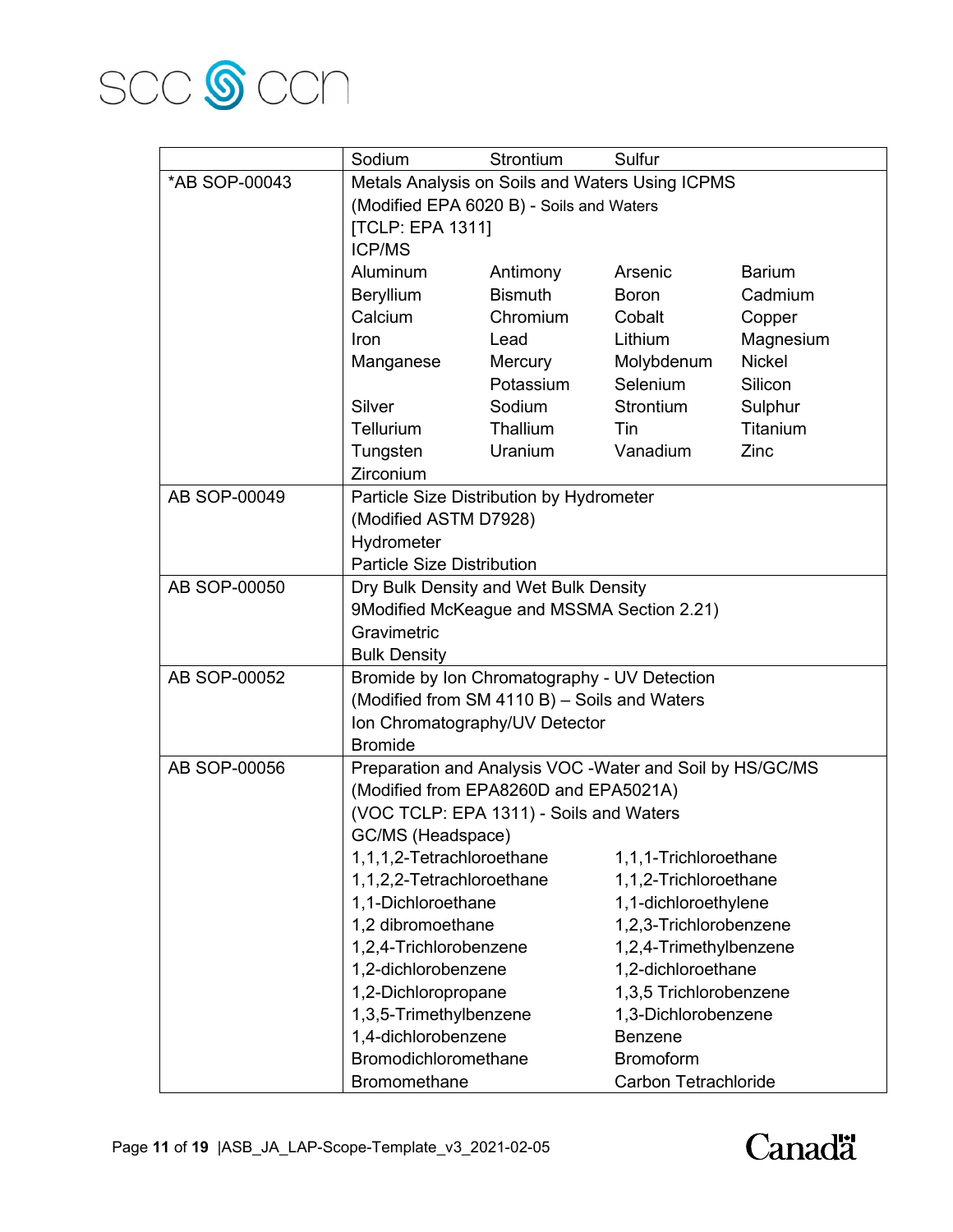

|               | Chlorobenzene                                                    | Dibromochloromethane                                                |  |
|---------------|------------------------------------------------------------------|---------------------------------------------------------------------|--|
|               | Chloroethane                                                     | Chloroform                                                          |  |
|               | Chloromethane                                                    | cis-1,2-Dichloroethylene                                            |  |
|               | cis-1,3-Dichloropropene                                          | Dichloromethane                                                     |  |
|               | Ethylbenzene                                                     | m/p-xylene                                                          |  |
|               | Methyl methacrylate                                              | Methyl t-butyl ether                                                |  |
|               | o-xylene                                                         | <b>Styrene</b>                                                      |  |
|               | Tetrachloroethylene                                              | Toluene                                                             |  |
|               | trans-1,2-Dichloroethylene                                       | trans-1,3-Dichloropropene                                           |  |
|               | Trichloroethylene                                                | Trichlorofluoromethane                                              |  |
|               | <b>Vinyl Chloride</b>                                            |                                                                     |  |
| AB SOP-00062  |                                                                  | Flashpoint by Small Scale Closed Cup Tester (SetaFlash) (Modified   |  |
|               | <b>ASTM D3828)</b>                                               |                                                                     |  |
|               | Seta Flash Closed Cup                                            |                                                                     |  |
|               | Flashpoint                                                       |                                                                     |  |
| AB SOP-00063  | Hexavalent Chromium by Konelab                                   |                                                                     |  |
|               | (Modified SM 3500-Cr B and EPA 3060) - Soil and Water            |                                                                     |  |
|               | Colorimetric                                                     |                                                                     |  |
|               | <b>Hexavalent Chromium</b>                                       |                                                                     |  |
| AB SOP-00067  | Elemental Sulfur (Modified Canadian Journal of Soil Science, 65, |                                                                     |  |
|               | Pages 811-813, 1985)                                             |                                                                     |  |
|               | <b>Colour-Extraction</b>                                         |                                                                     |  |
|               | <b>Elemental Sulphur</b>                                         |                                                                     |  |
| *AB SOP-00076 | BTEX/F1 in Water and Soil by GC Headspace PID/FID - On-Site      |                                                                     |  |
|               | Testing                                                          |                                                                     |  |
|               | (BTEX: Modified EPA 8021B] - GC/PID - Headspace                  |                                                                     |  |
|               | (F1: CCME Hydrocarbons Tier 1, BCMOE Section D, BCMELP] -        |                                                                     |  |
|               | GC/FID - Headspace)                                              |                                                                     |  |
|               | <b>Benzene</b>                                                   | C6 o-xylene                                                         |  |
|               | Ethylbenzene                                                     | F1:C6-C10                                                           |  |
|               | m/p-xylene                                                       | o-xylene                                                            |  |
|               | O-xylene-C10                                                     | <b>Styrene</b>                                                      |  |
|               | Toluene                                                          | Total C6-C10                                                        |  |
| AB SOP-00080  |                                                                  | Sulphide, Low level Sulfide (Modified SM 4500-S2D, A, F) - Soil and |  |
|               | Water                                                            |                                                                     |  |
|               | Colorimetric                                                     |                                                                     |  |
|               | Sulphide                                                         |                                                                     |  |
| AB SOP-00088  | Phenol Phenolics-Automated 4--Aminoantipyrine Colorimetry        |                                                                     |  |
|               | (Modified SSMA Chapter 40 & EPA 9066) - Water                    |                                                                     |  |
|               | Colorimetric - Distillation Extraction                           |                                                                     |  |
|               | Phenol                                                           |                                                                     |  |

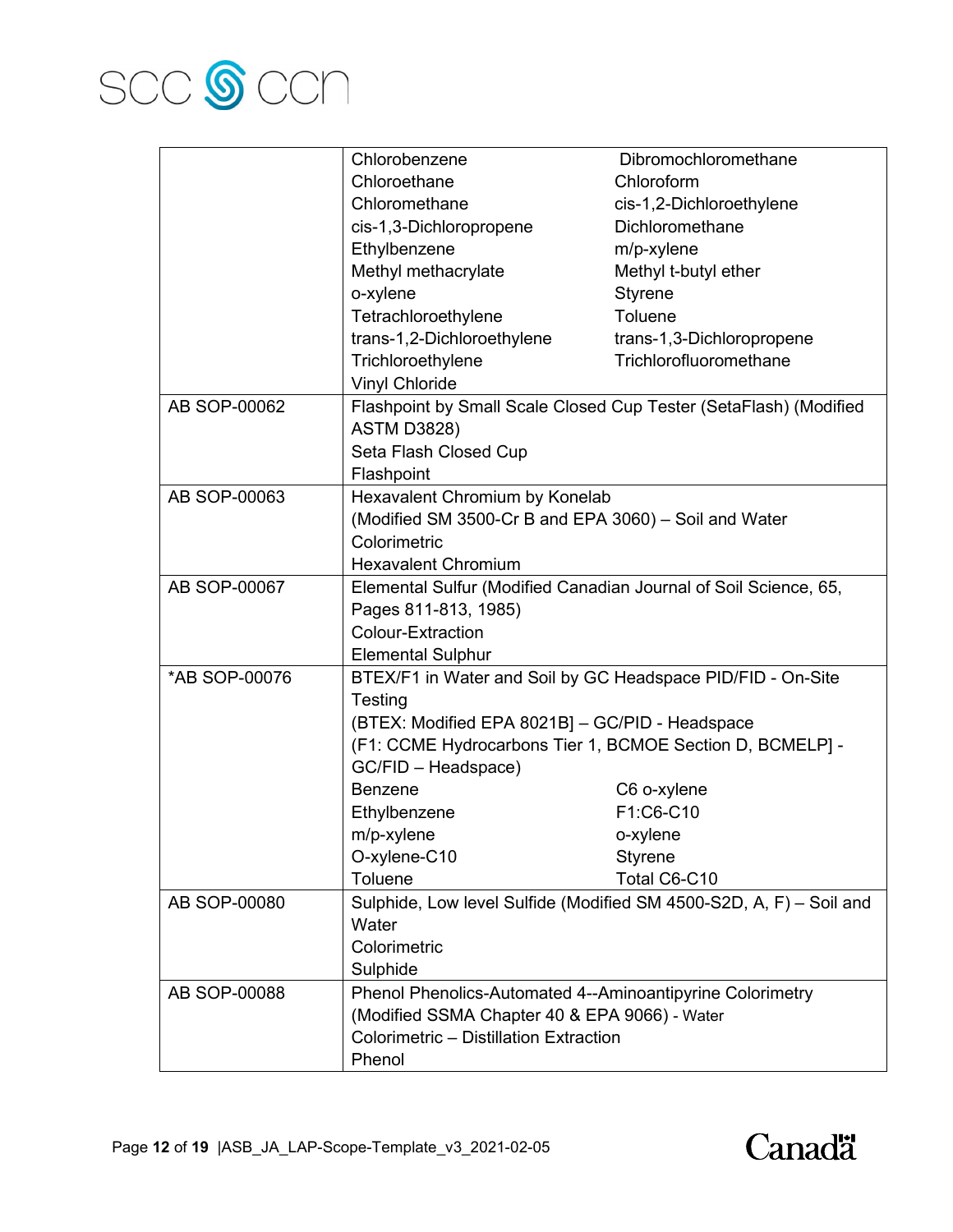

| AB SOP-00091         |                                                                                                                                       | NO <sub>2</sub> and TON by Gallery Plus (Modified SM 4500-NO3-H and 4500- |  |
|----------------------|---------------------------------------------------------------------------------------------------------------------------------------|---------------------------------------------------------------------------|--|
|                      | <b>NO2)</b>                                                                                                                           |                                                                           |  |
|                      | <b>Nitrite</b>                                                                                                                        |                                                                           |  |
|                      | <b>Total Oxidized Nitrogen (TON)</b>                                                                                                  |                                                                           |  |
| AB SOP-00093         | Total Nitrogen by Konelab (Modified SM 4500-N C) - Soil and Water                                                                     |                                                                           |  |
|                      | Colorimetric                                                                                                                          |                                                                           |  |
|                      | Total Nitrogen (water)                                                                                                                |                                                                           |  |
|                      | Total Nitrogen (Dissolved, water)<br>Total Nitrogen (Soluble, soil)                                                                   |                                                                           |  |
|                      | Total Nitrogen (Available, soil)                                                                                                      |                                                                           |  |
| <b>CAL SOP-00032</b> | Spontaneous combustion (Self Heating)                                                                                                 |                                                                           |  |
|                      |                                                                                                                                       |                                                                           |  |
|                      |                                                                                                                                       | (Modified Recommendations on the Transport of Dangerous Goods:            |  |
|                      | Manual of Tests and Criteria. Sixth Revised edition. United                                                                           |                                                                           |  |
|                      | Nations.2015 sections 33.3.1.3 and 33.3.1.6)                                                                                          |                                                                           |  |
|                      | Combustion                                                                                                                            |                                                                           |  |
|                      | <b>Spontaneous Combustion</b>                                                                                                         |                                                                           |  |
| <b>CAL SOP-00054</b> | Ethanolamines and DIPA by reversed-phase chromatography                                                                               |                                                                           |  |
|                      | (amperometry) (Modified IC US6-0193-062014) - Soil and Water                                                                          |                                                                           |  |
|                      | Diethanolamine (DEA)                                                                                                                  |                                                                           |  |
|                      | Methyldiethanolamine (MDEA)                                                                                                           |                                                                           |  |
|                      | Monoethanolamine (MEA)                                                                                                                |                                                                           |  |
|                      | Diisopropanolamine (DIPA)                                                                                                             |                                                                           |  |
|                      | Triethanolamine (TEA) - Water only                                                                                                    |                                                                           |  |
|                      | 2-(2-Aminoethoxy)-ethanol (DGA) - Water only                                                                                          |                                                                           |  |
| <b>CAL SOP-00093</b> | Preparation and Analysis of Glycols and Sulfolane in Water, Soil and                                                                  |                                                                           |  |
|                      | oil by GC-FID                                                                                                                         |                                                                           |  |
|                      | (Modified from EPA 8015D) - Soils Waters and Oil                                                                                      |                                                                           |  |
|                      | GC/FID - Extraction                                                                                                                   |                                                                           |  |
|                      | Diethylene Glycol                                                                                                                     | <b>Ethylene Glycol</b>                                                    |  |
|                      | Propylene Glycol                                                                                                                      | Sulfolane                                                                 |  |
|                      | <b>Tetraethylene Glycol</b>                                                                                                           | <b>Triethylene Glycol</b>                                                 |  |
| <b>CAL SOP-00094</b> | Herbicides (Modified EPA 8151A and EPA 8270E) - Soils and                                                                             |                                                                           |  |
|                      | Waters                                                                                                                                |                                                                           |  |
|                      | <b>GC/MS - Extraction</b>                                                                                                             |                                                                           |  |
|                      | 2,4,5-Trichlorophenoxyacetic acid (2,4,5-T)                                                                                           |                                                                           |  |
|                      | 2,4,5-Trichlorophenoxypropionic acid (2,4,5-TP)<br>2,4-Dichlorophenoxyacetic acid (2,4-D)<br>2,4-Dichlorophenoxybutyric acid (2,4-DB) |                                                                           |  |
|                      |                                                                                                                                       |                                                                           |  |
|                      |                                                                                                                                       |                                                                           |  |
|                      | 3,5-Dichlorobenzoic Acid                                                                                                              |                                                                           |  |
|                      | Bentazon                                                                                                                              | Bromoxynil                                                                |  |
|                      | Chloramben                                                                                                                            | Dicamba                                                                   |  |
|                      | Dichlorprop                                                                                                                           | Diclofop-methyl                                                           |  |
|                      | Dinoseb (DNBP)                                                                                                                        | <b>MCPA</b>                                                               |  |

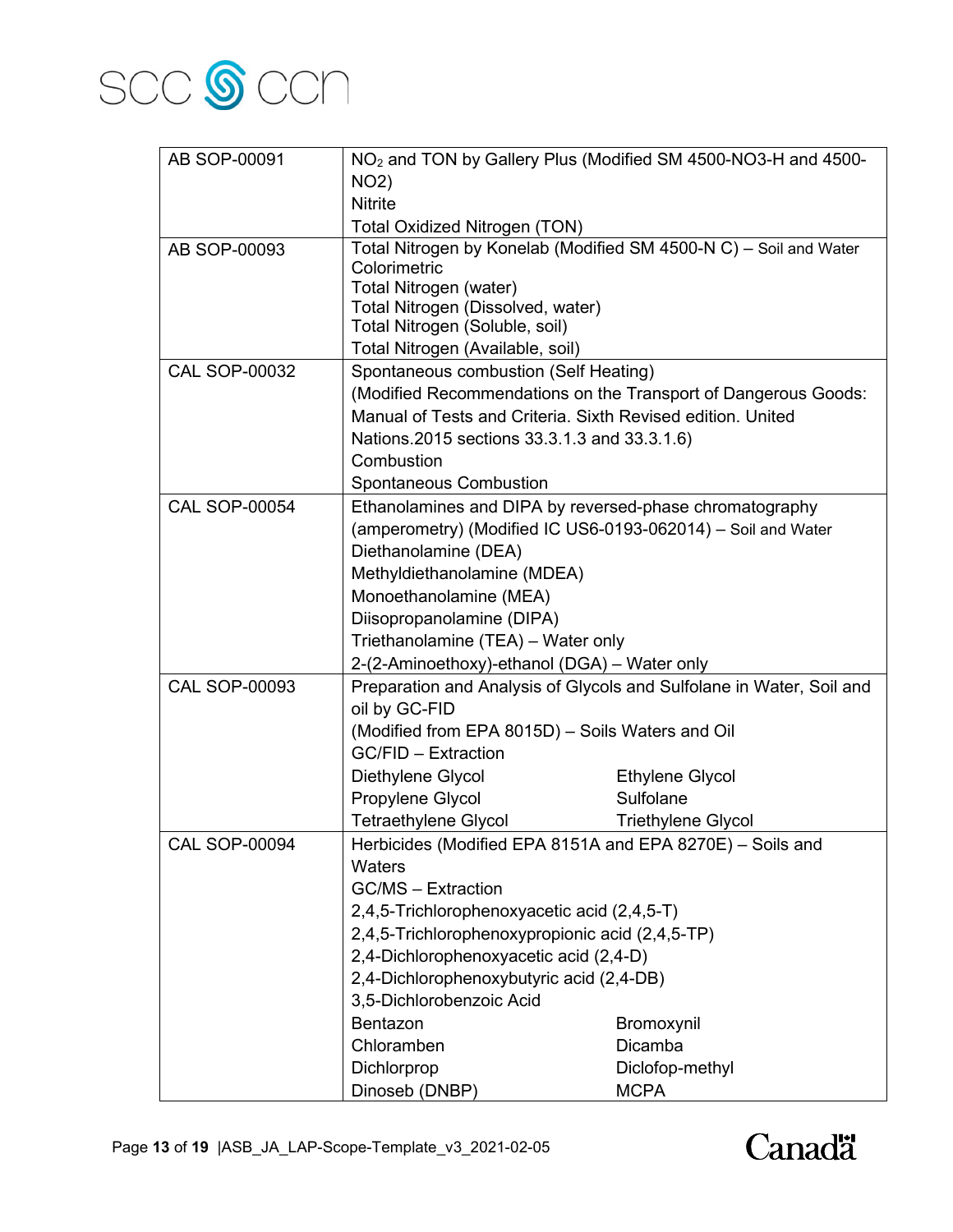

|                      | <b>MCPP</b>                                                     |                  | Pentachlorophenol         |              |
|----------------------|-----------------------------------------------------------------|------------------|---------------------------|--------------|
|                      | Picloram                                                        |                  |                           |              |
| <b>CAL SOP-00096</b> | Extraction and Analysis of OG and TPH in Water and Soil by FTIR |                  |                           |              |
|                      | (Modified SM 23 5520 C m) - Soils and Waters                    |                  |                           |              |
|                      | $IR - Extraction$                                               |                  |                           |              |
|                      | Oil and Grease                                                  |                  |                           |              |
|                      | <b>Total Petroleum Hydrocarbons</b>                             |                  |                           |              |
| <b>CAL SOP-00104</b> | Preparation and Analysis of Extended VOC in Water and Soils by  |                  |                           |              |
|                      | HS/GC/MS (Modified EPA 8260D, EPA 5021A &VOC TCLP: EPA          |                  |                           |              |
|                      | 1311) - Soils and Waters                                        |                  |                           |              |
|                      | GC/MS - HS/Extraction                                           |                  |                           |              |
|                      | 1,2,3-trichloropropane                                          |                  | 1,1-dichloropropene       |              |
|                      | 1,2-dibromo-3-chloropropane                                     |                  | 1,3-dichloropropane       |              |
|                      | 2,2-dichloropropane                                             |                  | 2-butanone (MEK)          |              |
|                      | 2-chlorotoluene                                                 |                  | 2-hexanone                |              |
|                      | 2-nitropropane                                                  |                  | 4-chlorotoluene           |              |
|                      | 4-methyl-2-pentanone (MIBK)                                     |                  | Acetone                   |              |
|                      | Acetonitrile                                                    |                  | Acrolein                  |              |
|                      | Acrylonitrile<br>Bromobenzene                                   |                  |                           |              |
|                      | Bromochloromethane<br>Carbon disulphide                         |                  |                           |              |
|                      | Cyclohexane<br>Cyclohexanone                                    |                  |                           |              |
|                      | Dibromomethane                                                  |                  | Dichlorodifluoromethane   |              |
|                      | Dicyclopentadiene                                               |                  | Ethyl acetate             |              |
|                      | Ethyl ether                                                     |                  | Ethyl methacrylate        |              |
|                      | Hexachlorobutadiene                                             |                  | Hexane                    |              |
|                      | lodomethane                                                     |                  | Isopropylbenezene         |              |
|                      | Naphthalene                                                     |                  | n-Butylbenzene            |              |
|                      | Nitrobenzene                                                    |                  | n-Propylbenzene           |              |
|                      | p-Isopropyltoluene                                              |                  | sec-Butylbenzene          |              |
|                      | tert-Butylbenezene                                              |                  |                           |              |
| <b>CAL SOP-00149</b> | Polychlorinated Biphenyls (PCB) (Modified EPA 8082A) - Soils,   |                  |                           |              |
|                      | <b>Waters and Oil</b>                                           |                  |                           |              |
|                      | <b>GC/ECD - Extraction</b>                                      |                  |                           |              |
|                      | Aroclor 1016                                                    | Aroclor 1221     | Aroclor 1232              | Aroclor 1242 |
|                      | Aroclor 1248                                                    | Aroclor 1254     | Aroclor 1260              | Aroclor 1262 |
|                      | Aroclor 1268                                                    | <b>Total PCB</b> |                           |              |
| <b>CAL SOP-00164</b> | Semi Volatile Phenols (Modified EPA 8270E) - Soils and Waters   |                  |                           |              |
|                      | <b>GC/MS - Extraction</b>                                       |                  |                           |              |
|                      | 2,3,4,5-tetrachlorophenol                                       |                  | 2,3,4,6-tetrachlorophenol |              |
|                      | 2,3,4-trichlorophenol                                           |                  | 2,3,5,6-tetrachlorophenol |              |
|                      | 2,3,5-trichlorophenol                                           |                  | 2,3,6-trichlorophenol     |              |
|                      | 2,3-dichlorophenol                                              |                  | 2,4,5-trichlorophenol     |              |

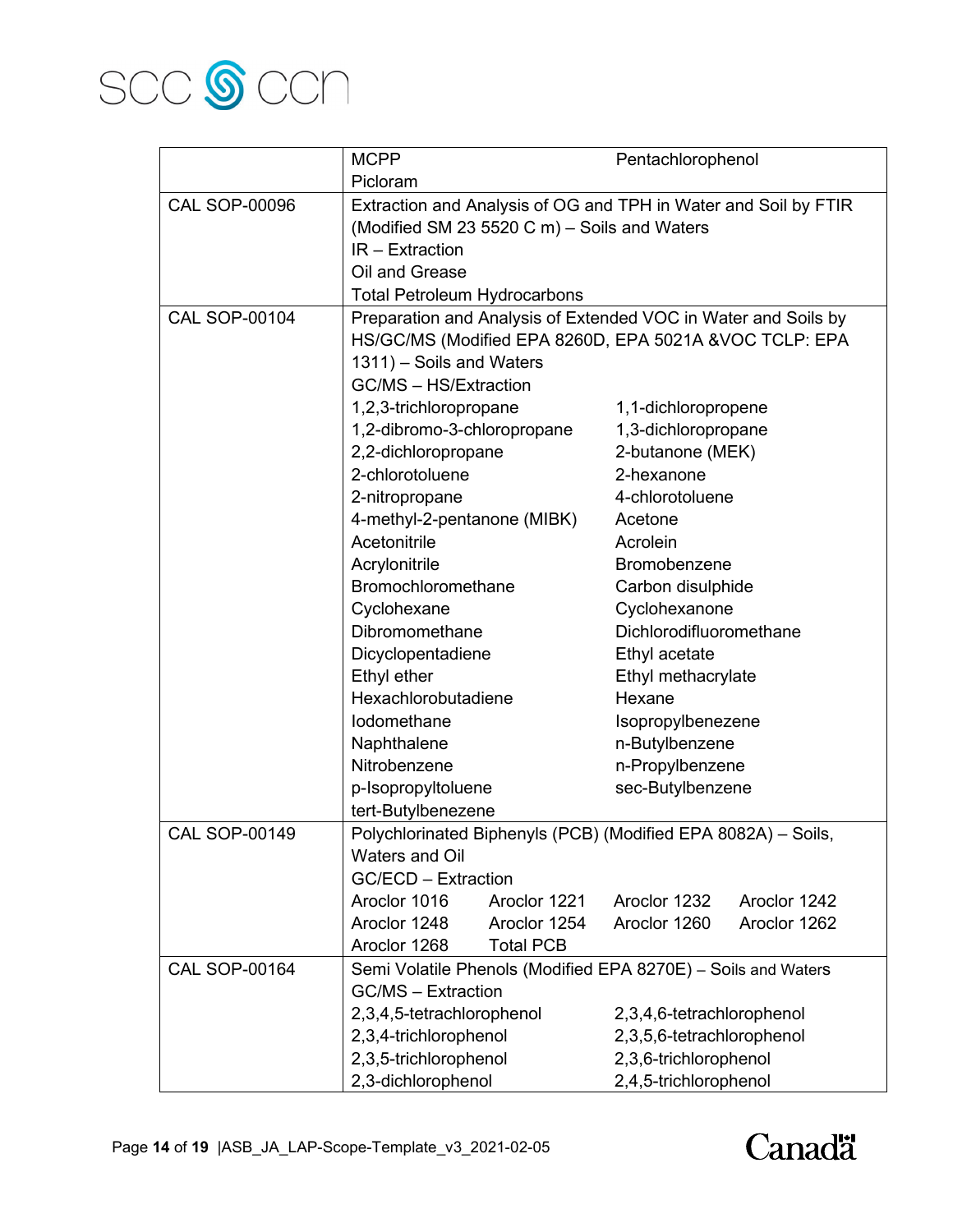

|                              | 2,4,6-trichlorophenol                                             | 2,4-dichlorophenol                                                 |  |
|------------------------------|-------------------------------------------------------------------|--------------------------------------------------------------------|--|
|                              | 2,4-dimethylphenol                                                | 2,4-dinitrophenol                                                  |  |
|                              | 2,5-dichlorophenol                                                | 2,6- dimethylphenol                                                |  |
|                              | 2,6-dichlorophenol                                                | 2-chlorophenol                                                     |  |
|                              | 2-methylphenol                                                    | 2-nitrophenol                                                      |  |
|                              | 3&4-chlorophenol                                                  | 3&4-methylphenol                                                   |  |
|                              | 3,4,5-trichlorophenol                                             | 3,4-dichlorophenol                                                 |  |
|                              | 3,4-dimethylphenol                                                | 3,5-dichlorophenol                                                 |  |
|                              | 4,6-dinitro-2-methylphenol                                        | 4-chloro-3-methylphenol                                            |  |
|                              | 4-nitrophenol                                                     | Pentachlorophenol                                                  |  |
|                              | Phenol                                                            |                                                                    |  |
| <b>CAL SOP-00184</b>         |                                                                   | Aliphatic and Aromatic fractionation and analysis for >C10-C50 PHC |  |
|                              | (Modified from Atl RBCA m) - Soils and Waters                     |                                                                    |  |
|                              | GC/FID                                                            |                                                                    |  |
|                              | >C10-C12 Aliphatic                                                | >C10-C12 Aromatic                                                  |  |
|                              | >C12-C16 Aliphatic                                                | >C12-C16 Aromatic                                                  |  |
|                              | >C16-C21 Aliphatic                                                | >C16-C21 Aromatic                                                  |  |
|                              | >C21-C34 Aliphatic                                                | >C21-C34 Aromatic                                                  |  |
|                              | >C34 Aliphatic (Up to C50)                                        | >C34 Aromatic (Up to C50)                                          |  |
| <i><b>*CAL SOP-00239</b></i> | BC Extractable Petroleum Hydrocarbons in Water and Soil by        |                                                                    |  |
|                              | GC/FID (Modified BCMOE EPH S 12/16) - Soils and Waters            |                                                                    |  |
|                              | <b>GC/FID</b>                                                     |                                                                    |  |
|                              | EPH: C10-C19                                                      |                                                                    |  |
|                              | EPH: C19-C32                                                      |                                                                    |  |
|                              | TEH: C10-C30 (Water Only)                                         |                                                                    |  |
| <b>CAL SOP-00240</b>         | Fractionation for C6-C10 and BC method VPH by Headspace           |                                                                    |  |
|                              | <b>GC/FID/MS</b>                                                  |                                                                    |  |
|                              | (Modified volatile HC in soils by GC/FID and EPA method 5021A, BC |                                                                    |  |
|                              | MELP VH; Atl. RBCA) - Soils and Waters                            |                                                                    |  |
|                              | <b>GC/FID</b>                                                     |                                                                    |  |
|                              | <b>Benzene</b>                                                    | C6-C8                                                              |  |
|                              | C6-o-xylene                                                       | C8-C10 aromatic                                                    |  |
|                              | Ethylbenzene                                                      | Methyl-ter-butylether                                              |  |
|                              | o-xylene                                                          | o-xylene-C10                                                       |  |
|                              | <b>Styrene</b>                                                    | Toluene                                                            |  |
|                              | m&p-xylene                                                        |                                                                    |  |
| CAL SOP-00243/CAL            |                                                                   | Carbon, Organic Carbon, Nitrogen and Sulphur in Solids by LECO     |  |
| SOP-00263                    | <b>TruMac</b>                                                     |                                                                    |  |
|                              | Elemental Analysis of Soil by Elementar Vario Cube EL(Modified    |                                                                    |  |
|                              |                                                                   | LECO Corporation Form No. 203-821-498, 203-821-165 and Vario El    |  |
|                              | Cube No AN-A-030609, Total Organic Carbon (TOC/FOC) in            |                                                                    |  |

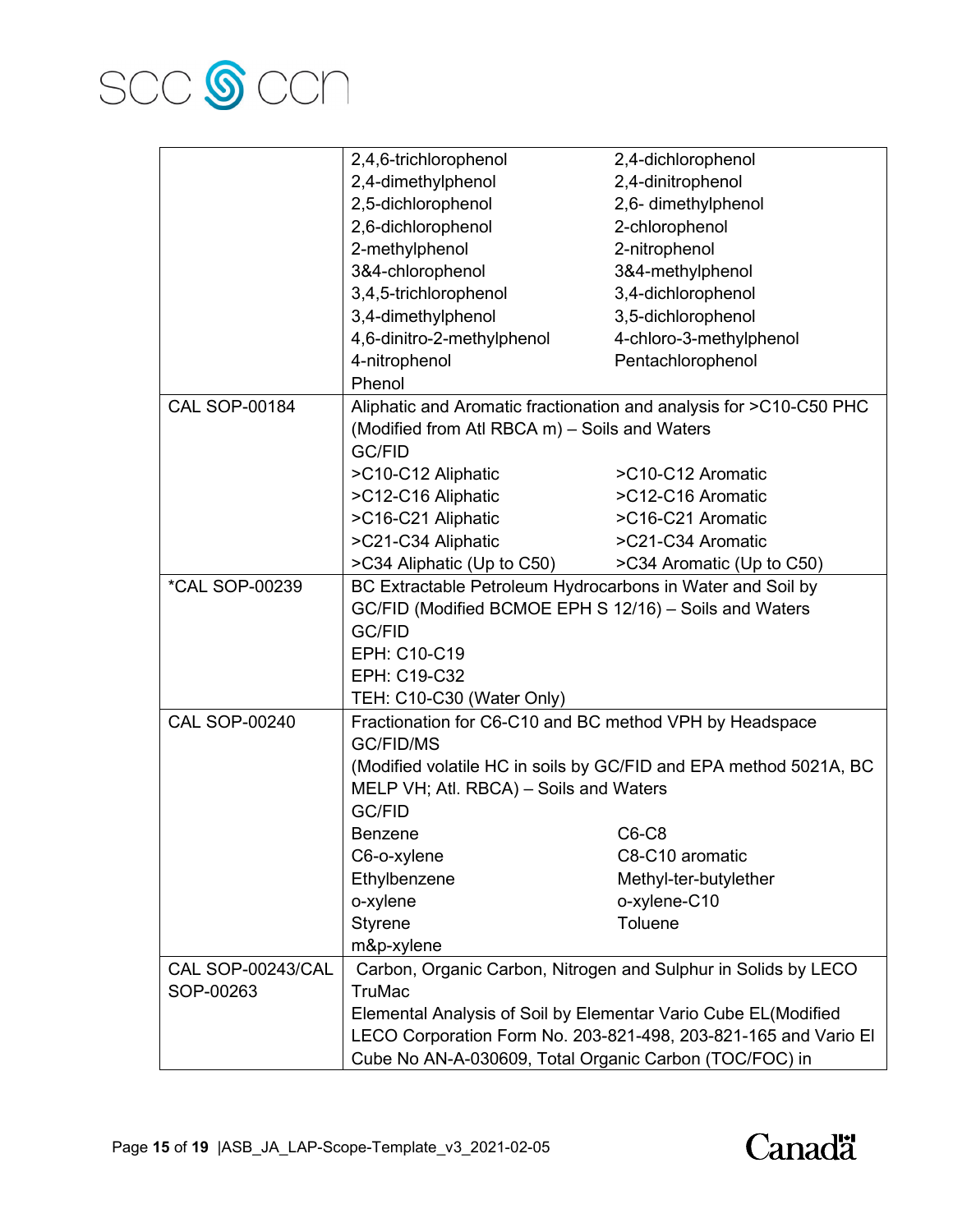

|                      | soil/sediment by combustion (PBM))                                  |                                |  |
|----------------------|---------------------------------------------------------------------|--------------------------------|--|
|                      | <b>IR Combustion</b>                                                |                                |  |
|                      | Carbon                                                              |                                |  |
|                      | Nitrogen                                                            |                                |  |
|                      | Organic Carbon                                                      |                                |  |
|                      | Sulphur                                                             |                                |  |
| <b>CAL SOP-00250</b> | Preparation and analysis of Alkylated PAH in soils and water        |                                |  |
|                      | (Modified SM 8270 E and ESTD-OR-20) - Soils and Waters              |                                |  |
|                      | <b>GC/MS - Extraction</b>                                           |                                |  |
|                      | 1-Methylnaphthalene                                                 | 2-Methylnaphthalene            |  |
|                      | Acenaphthene                                                        | Acenaphthylene                 |  |
|                      | Acridine                                                            | Anthracene                     |  |
|                      | Benzo (a) anthracene                                                | Benzo (a) pyrene               |  |
|                      | Benzo (g,h,i) perylene                                              | Benzo (k) fluoranthene         |  |
|                      | Benzo (b&j) fluoranthene                                            | Benzo(c)phenanthrene           |  |
|                      | Benzo(e)pyrene                                                      | Biphenyl                       |  |
|                      | C1-Acenaphthene                                                     |                                |  |
|                      | C1-Benzo(bjk)fluoranthene / Benzo[a]pyrene                          |                                |  |
|                      | C1-Biphenyl                                                         | C1-Benzo(a) anthracene/        |  |
|                      | Chrysene                                                            |                                |  |
|                      | C1-Dibenzothiopene                                                  | C <sub>2</sub> -Fluorene       |  |
|                      | C2-Naphthalene                                                      | C2-Phenanthrene/ anthracene    |  |
|                      | C2- Fluoranthene / Pyrene                                           | C3-Benzo(a)anthracene /        |  |
|                      | Chrysene                                                            |                                |  |
|                      | C3-Dibenzothiophene                                                 | C3-Fluorene                    |  |
|                      | C3-Naphthalene                                                      | C3-Phenanthrene/ anthracene    |  |
|                      | C3- Fluoranthene / Pyrene                                           | C4- Benzo(a)anthracene /       |  |
|                      | Chrysene                                                            |                                |  |
|                      | C4-Dibenzothiophene                                                 | C4-Naphthalene                 |  |
|                      | C4-Phenanthrene/ anthracene                                         | Chrysene                       |  |
|                      | Dibenzo (a,h) anthracene                                            | Dibenzothiophene               |  |
|                      | Fluoranthene                                                        | Fluorene                       |  |
|                      | Indeno (1,2,3 - cd) pyrene                                          | Indeno (1,2,3-cd) fluoranthene |  |
|                      | Naphthalene                                                         | Perylene                       |  |
|                      | Phenanthrene                                                        | Pyrene                         |  |
|                      | Quinoline                                                           | Retene                         |  |
| <b>CAL SOP-00251</b> | Extraction and analysis of low level Sulfolane in water and soil by |                                |  |
|                      | GCMS (Modified EPA 8270E)                                           |                                |  |
|                      | GC/MSD - Extraction                                                 |                                |  |
|                      | Sulfolane                                                           |                                |  |

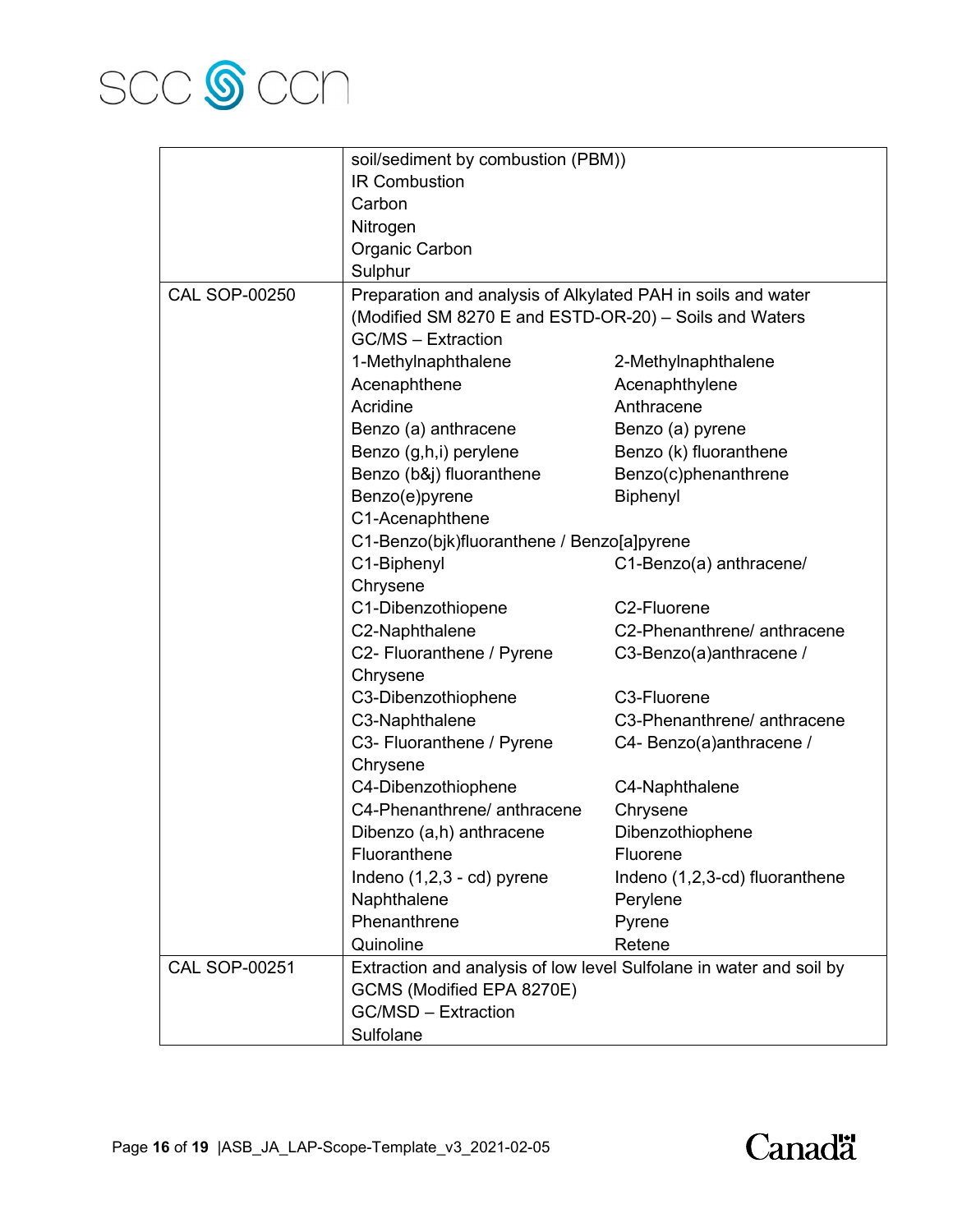

| <b>CAL SOP-00264</b> | Preparation and Analysis of Alcohol/Solvents (Water, soil, oil) by<br>GCFID (Modified EPA 8015D) - Soils and Waters |                |                       |               |
|----------------------|---------------------------------------------------------------------------------------------------------------------|----------------|-----------------------|---------------|
|                      | GC/FID - Extraction                                                                                                 |                |                       |               |
|                      | 2-Methylphenol                                                                                                      |                | 3- Methylphenol       |               |
|                      | 4- Methylphenol                                                                                                     |                | Acetone (2-propanone) |               |
|                      | Ethanol                                                                                                             |                | Isobutanol            |               |
|                      | Isopropanol                                                                                                         |                | * Methanol            |               |
|                      | n-butanol                                                                                                           |                | Pyridine              |               |
| <b>CAL SOP-00265</b> | <b>ICPMS Analysis for Low Level Metals</b>                                                                          |                |                       |               |
|                      | (Modified EPA SW846 6020B) - Soils and Waters<br><b>ICP/MS</b>                                                      |                |                       |               |
|                      | Aluminum                                                                                                            | Antimony       | Arsenic               | <b>Barium</b> |
|                      | Beryllium                                                                                                           | <b>Bismuth</b> | <b>Boron</b>          | Cadmium       |
|                      | Calcium                                                                                                             | Cesium         | Chromium              | Cobalt        |
|                      | Copper                                                                                                              | <b>Iron</b>    | Lanthanum             | Lead          |
|                      | Lithium                                                                                                             | Magnesium      | Manganese             | Mercury       |
|                      | Molybdenum                                                                                                          | <b>Nickel</b>  | Phosphorus            | Potassium     |
|                      | Rubidium                                                                                                            | Selenium       | Silicon               | Silver        |
|                      | Sodium                                                                                                              | Strontium      | Sulphur               | Tellurium     |
|                      | Thallium                                                                                                            | Thorium        | Tin                   | Titanium      |
|                      | Tungsten                                                                                                            | Uranium        | Vanadium              | Zinc          |
|                      | Zirconium                                                                                                           |                |                       |               |
| <b>CAL SOP-00266</b> | Determination of Free Cyanide (Modified EPA 9016) - Water                                                           |                |                       |               |
|                      | <b>Colorimetric- Distillation</b>                                                                                   |                |                       |               |
|                      | Free cyanide                                                                                                        |                |                       |               |
| <b>CAL SOP-00270</b> | Determination of cyanide by automated colourimetry                                                                  |                |                       |               |
|                      | (Modified SM 23 4500-CN-, O) - Soil and Water                                                                       |                |                       |               |
|                      | <b>Colorimetric- Distillation</b>                                                                                   |                |                       |               |
|                      | <b>Cyanide SAD</b>                                                                                                  |                |                       |               |
|                      | <b>Cyanide WAD</b>                                                                                                  |                |                       |               |
| <b>CAL SOP-00275</b> | Extraction and Analysis of Hydroxyphenols in Water and Soil by                                                      |                |                       |               |
|                      | <b>GCMS</b>                                                                                                         |                |                       |               |
|                      | (Modified BC MOE Laboratory Manual and EPA SW 846 8270) -                                                           |                |                       |               |
|                      | <b>Water and Soil</b>                                                                                               |                |                       |               |
|                      | 2-Hydroxyphenol (Catechol)                                                                                          |                |                       |               |
|                      | 3-Hydroxyphenol (Resorcinol)                                                                                        |                |                       |               |
|                      | 4-Hydroxyphenol (Hydroquinone)                                                                                      |                |                       |               |

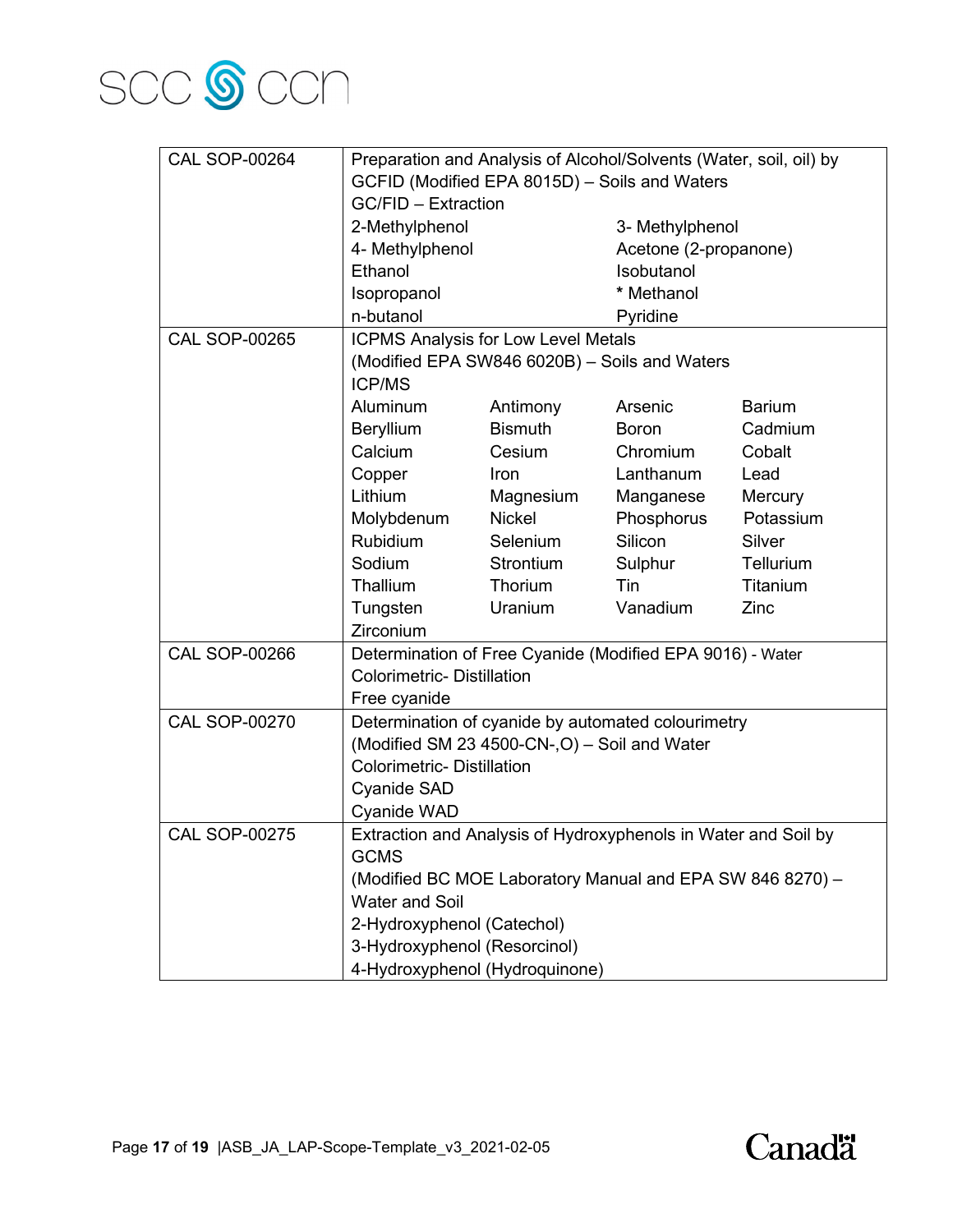

### **Water (Microbiology)**

| AB SOP-00085         | Determination of Iron Related and Sulfate Reducing Bacteria using<br>BART™(Modified Dbi Env Tech Verification of the Irb Bart Tester for |  |  |
|----------------------|------------------------------------------------------------------------------------------------------------------------------------------|--|--|
|                      | the Detection and Evaluation of Iron Bacteria in Water and Dbi Enviro                                                                    |  |  |
|                      |                                                                                                                                          |  |  |
|                      | Tech Verification of the Srb Bart Tester for the Detection and                                                                           |  |  |
|                      | Verification of Sulphate Reducing Bacteria in Water)                                                                                     |  |  |
|                      | Iron Related Bacteria (IRB)                                                                                                              |  |  |
|                      | Sulfate Reducing Bacteria (SRB)                                                                                                          |  |  |
| AB SOP-00089         | Total and Fecal Coliforms and E. Coli by defined substrate technique                                                                     |  |  |
|                      | (Modified SM 9223 A, B)                                                                                                                  |  |  |
|                      | Most Probable Number (Colilert)                                                                                                          |  |  |
|                      | Escherichia coli (E. coli)                                                                                                               |  |  |
|                      | <b>Total Coliforms</b>                                                                                                                   |  |  |
|                      | Fecal (Thermotolerant) Coliforms                                                                                                         |  |  |
| <b>CAL SOP-00012</b> | Heterotrophic Plate Count - Pour Plate Method                                                                                            |  |  |
|                      | (Modified SM 9215 A, B)                                                                                                                  |  |  |
|                      | <b>Pour Plate</b>                                                                                                                        |  |  |
|                      | Heterotrophic Plate Count (HPC)                                                                                                          |  |  |

Number of Scope Listings: 111

# **Notes:**

**ISO/IEC 17025:2017:** General Requirements for the Competence of Testing and Calibration **Laboratories** 

**MFHPB:** Microbiological Foods Health Protection Branch, Health Canada

**MFLP:** Microbiological Food Laboratory Procedure, Health Canada

**MLG:** Food Safety and Inspection Services Microbiology Laboratory Guidebook, U.S. Department of Agriculture

**SM**: Standard Methods for Examination of Water and Wastewater, American Public Health Association (APHA)

**EPA:** Environment Protection Agency

**TCLP**: toxicity characteristic leaching procedure

**AB SOP**: Internal test method (Alberta)

**CAL SOP:** Internal test method (Calgary)

**CCME**: Canadian Council of Ministers of the Environment

\* These test methods can be performed on-site as per RG--Lab.

# Canadä